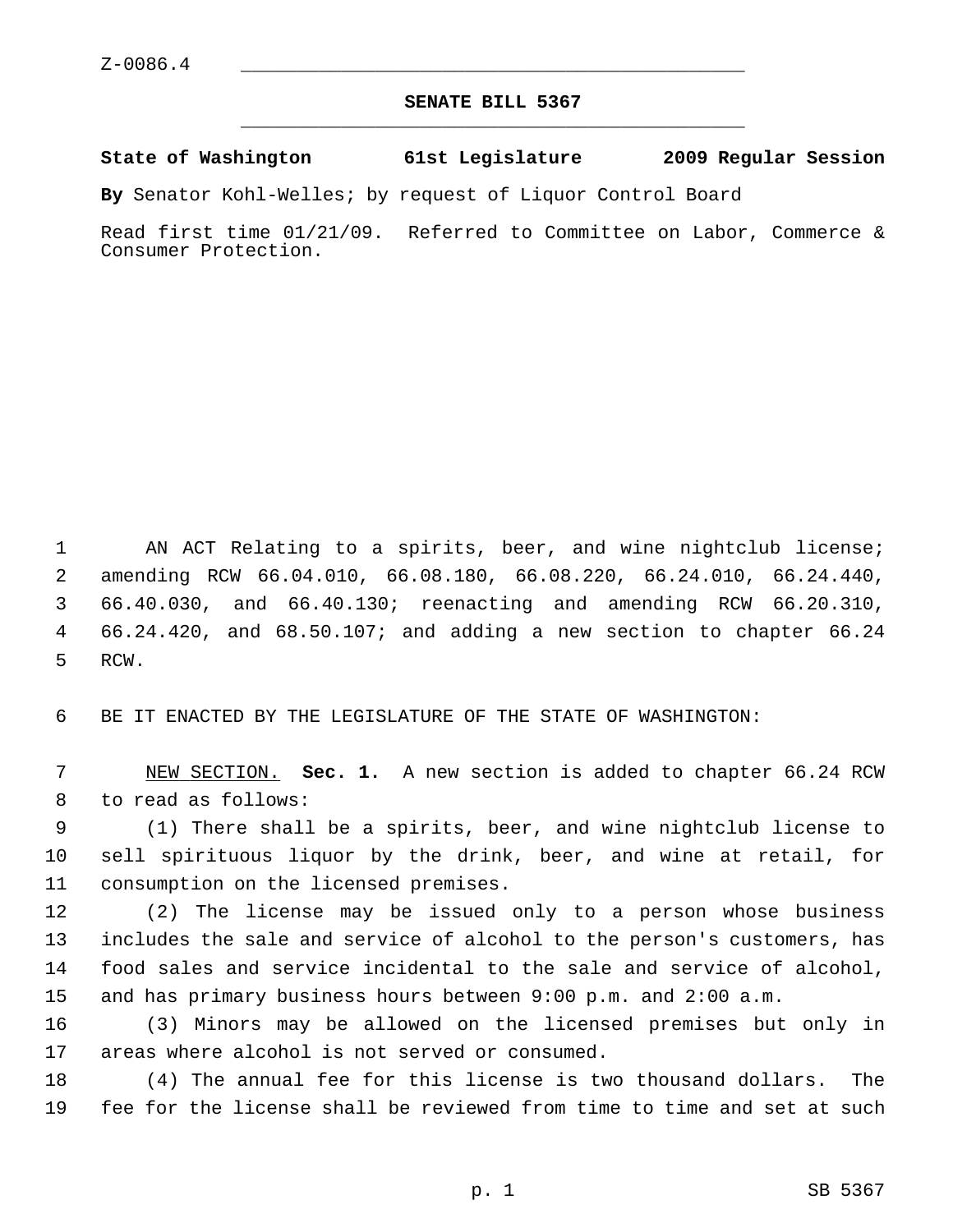1 a level sufficient to defray the cost of licensing and enforcing this 2 licensing program. The fee shall be fixed by rule adopted by the board 3 in accordance with the provisions of the administrative procedure act, 4 chapter 34.05 RCW.

 5 (5) Local governments may petition the board to request that 6 further restrictions be imposed on a spirits, beer, and wine nightclub 7 license in the interest of public safety. Examples of further 8 restrictions a local government may request are: No minors allowed on 9 the entire premises, submitting a security plan, or signing a good 10 neighbor agreement with the local government.

11 (6) The board shall refuse a spirits, beer, and wine nightclub 12 license to any applicant if the board determines that the spirits, 13 beer, and wine nightclub licenses already granted for the particular 14 locality are adequate for the reasonable needs of the community.

15 (7) The board may adopt rules to implement this section.

16 **Sec. 2.** RCW 66.04.010 and 2008 c 94 s 4 are each amended to read 17 as follows:

18 In this title, unless the context otherwise requires:

19 (1) "Alcohol" is that substance known as ethyl alcohol, hydrated 20 oxide of ethyl, or spirit of wine, which is commonly produced by the 21 fermentation or distillation of grain, starch, molasses, or sugar, or 22 other substances including all dilutions and mixtures of this 23 substance. The term "alcohol" does not include alcohol in the 24 possession of a manufacturer or distiller of alcohol fuel, as described 25 in RCW 66.12.130, which is intended to be denatured and used as a fuel 26 for use in motor vehicles, farm implements, and machines or implements 27 of husbandry.

28 (2) "Authorized representative" means a person who:

29 (a) Is required to have a federal basic permit issued pursuant to 30 the federal alcohol administration act, 27 U.S.C. Sec. 204;

31 (b) Has its business located in the United States outside of the 32 state of Washington;

33 (c) Acquires ownership of beer or wine for transportation into and 34 resale in the state of Washington; and which beer or wine is produced 35 anywhere outside Washington by a brewery or winery which does not hold 36 a certificate of approval issued by the board; and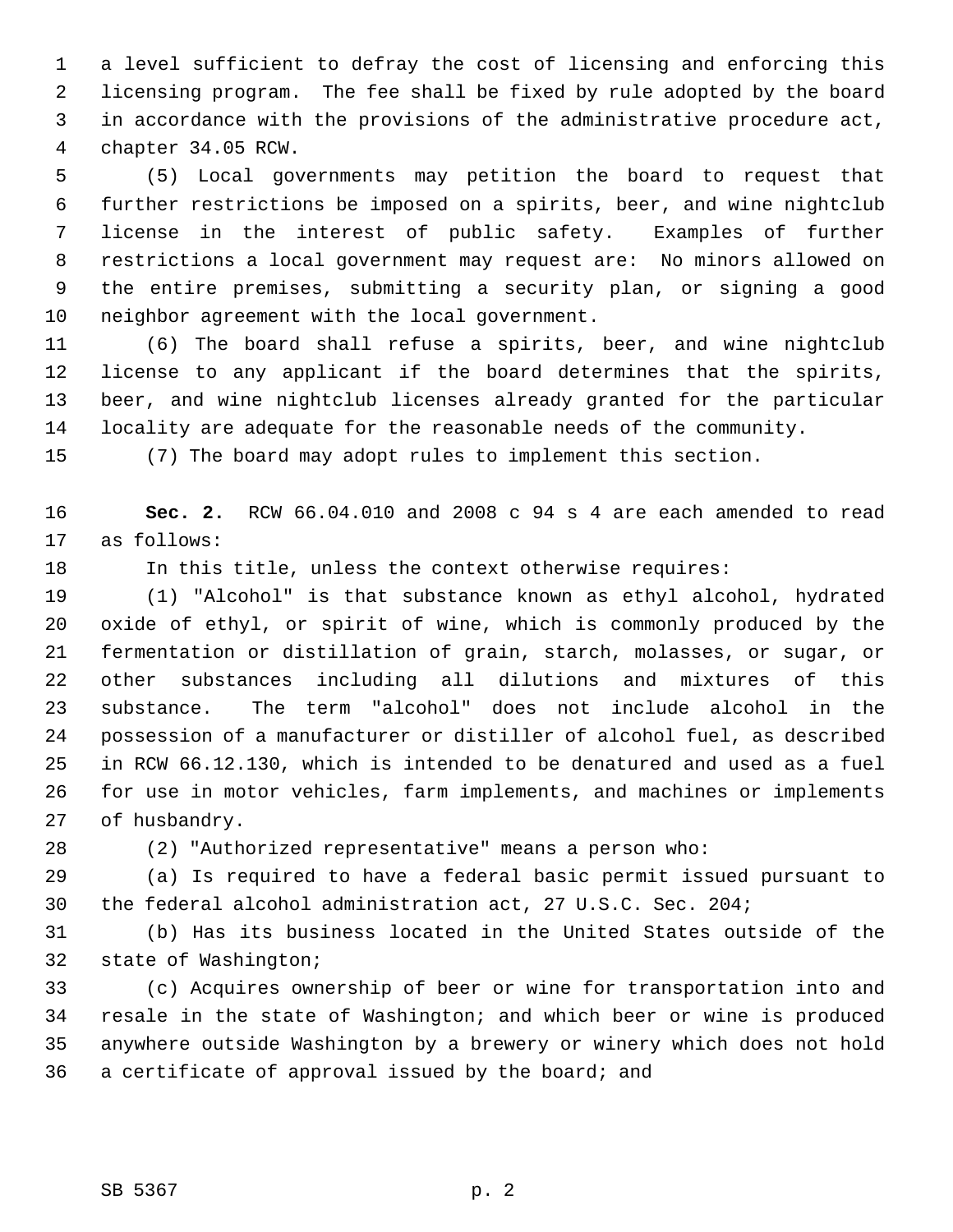1 (d) Is appointed by the brewery or winery referenced in (c) of this 2 subsection as its exclusive authorized representative for marketing and 3 selling its products within the United States in accordance with a 4 written agreement between the authorized representative and such 5 brewery or winery pursuant to this title. The board may waive the 6 requirement for the written agreement of exclusivity in situations 7 consistent with the normal marketing practices of certain products, 8 such as classified growths.

 9 (3) "Beer" means any malt beverage, flavored malt beverage, or malt 10 liquor as these terms are defined in this chapter.

11 (4) "Beer distributor" means a person who buys beer from a domestic 12 brewery, microbrewery, beer certificate of approval holder, or beer 13 importers, or who acquires foreign produced beer from a source outside 14 of the United States, for the purpose of selling the same pursuant to 15 this title, or who represents such brewer or brewery as agent.

16 (5) "Beer importer" means a person or business within Washington 17 who purchases beer from a beer certificate of approval holder or who 18 acquires foreign produced beer from a source outside of the United 19 States for the purpose of selling the same pursuant to this title.

20 (6) "Brewer" or "brewery" means any person engaged in the business 21 of manufacturing beer and malt liquor. Brewer includes a brand owner 22 of malt beverages who holds a brewer's notice with the federal bureau 23 of alcohol, tobacco, and firearms at a location outside the state and 24 whose malt beverage is contract-produced by a licensed in-state 25 brewery, and who may exercise within the state, under a domestic 26 brewery license, only the privileges of storing, selling to licensed 27 beer distributors, and exporting beer from the state.

28 (7) "Board" means the liquor control board, constituted under this 29 title.

30 (8) "Club" means an organization of persons, incorporated or 31 unincorporated, operated solely for fraternal, benevolent, educational, 32 athletic or social purposes, and not for pecuniary gain.

33 (9) "Confection" means a preparation of sugar, honey, or other 34 natural or artificial sweeteners in combination with chocolate, fruits, 35 nuts, dairy products, or flavorings, in the form of bars, drops, or 36 pieces.

37 (10) "Consume" includes the putting of liquor to any use, whether 38 by drinking or otherwise.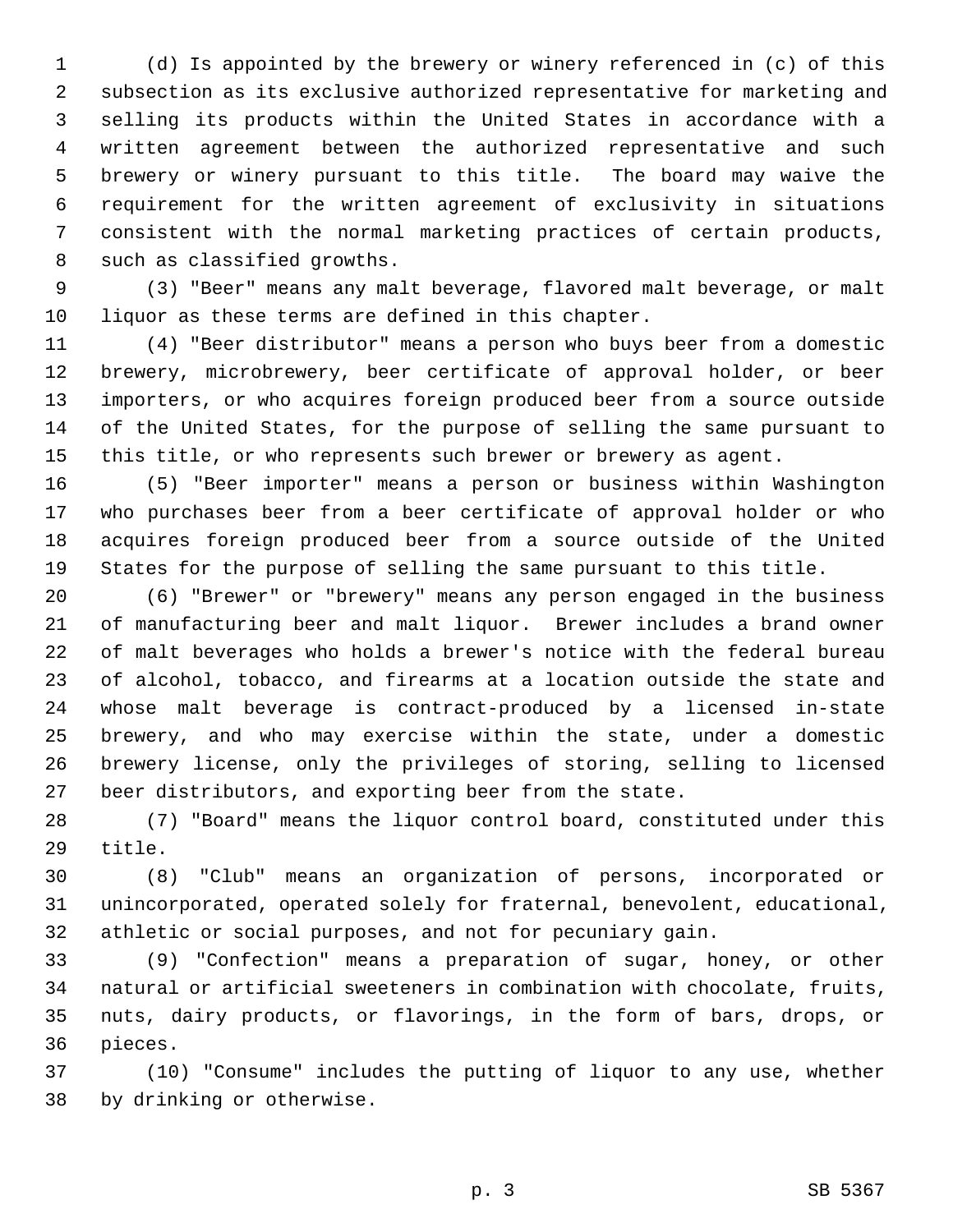1 (11) "Contract liquor store" means a business that sells liquor on 2 behalf of the board through a contract with a contract liquor store 3 manager.

 4 (12) "Craft distillery" means a distillery that pays the reduced 5 licensing fee under RCW 66.24.140.

 6 (13) "Dentist" means a practitioner of dentistry duly and regularly 7 licensed and engaged in the practice of his profession within the state 8 pursuant to chapter 18.32 RCW.

 9 (14) "Distiller" means a person engaged in the business of 10 distilling spirits.

11 (15) "Domestic brewery" means a place where beer and malt liquor 12 are manufactured or produced by a brewer within the state.

13 (16) "Domestic winery" means a place where wines are manufactured 14 or produced within the state of Washington.

15 (17) "Druggist" means any person who holds a valid certificate and 16 is a registered pharmacist and is duly and regularly engaged in 17 carrying on the business of pharmaceutical chemistry pursuant to 18 chapter 18.64 RCW.

19 (18) "Drug store" means a place whose principal business is, the 20 sale of drugs, medicines and pharmaceutical preparations and maintains 21 a regular prescription department and employs a registered pharmacist 22 during all hours the drug store is open.

23 (19) "Employee" means any person employed by the board.

24 (20) "Flavored malt beverage" means:

25 (a) A malt beverage containing six percent or less alcohol by 26 volume to which flavoring or other added nonbeverage ingredients are 27 added that contain distilled spirits of not more than forty-nine 28 percent of the beverage's overall alcohol content; or

29 (b) A malt beverage containing more than six percent alcohol by 30 volume to which flavoring or other added nonbeverage ingredients are 31 added that contain distilled spirits of not more than one and one-half 32 percent of the beverage's overall alcohol content.

33 (21) "Fund" means 'liquor revolving fund.'

34 (22) "Hotel" means buildings, structures, and grounds, having 35 facilities for preparing, cooking, and serving food, that are kept, 36 used, maintained, advertised, or held out to the public to be a place 37 where food is served and sleeping accommodations are offered for pay to 38 transient guests, in which twenty or more rooms are used for the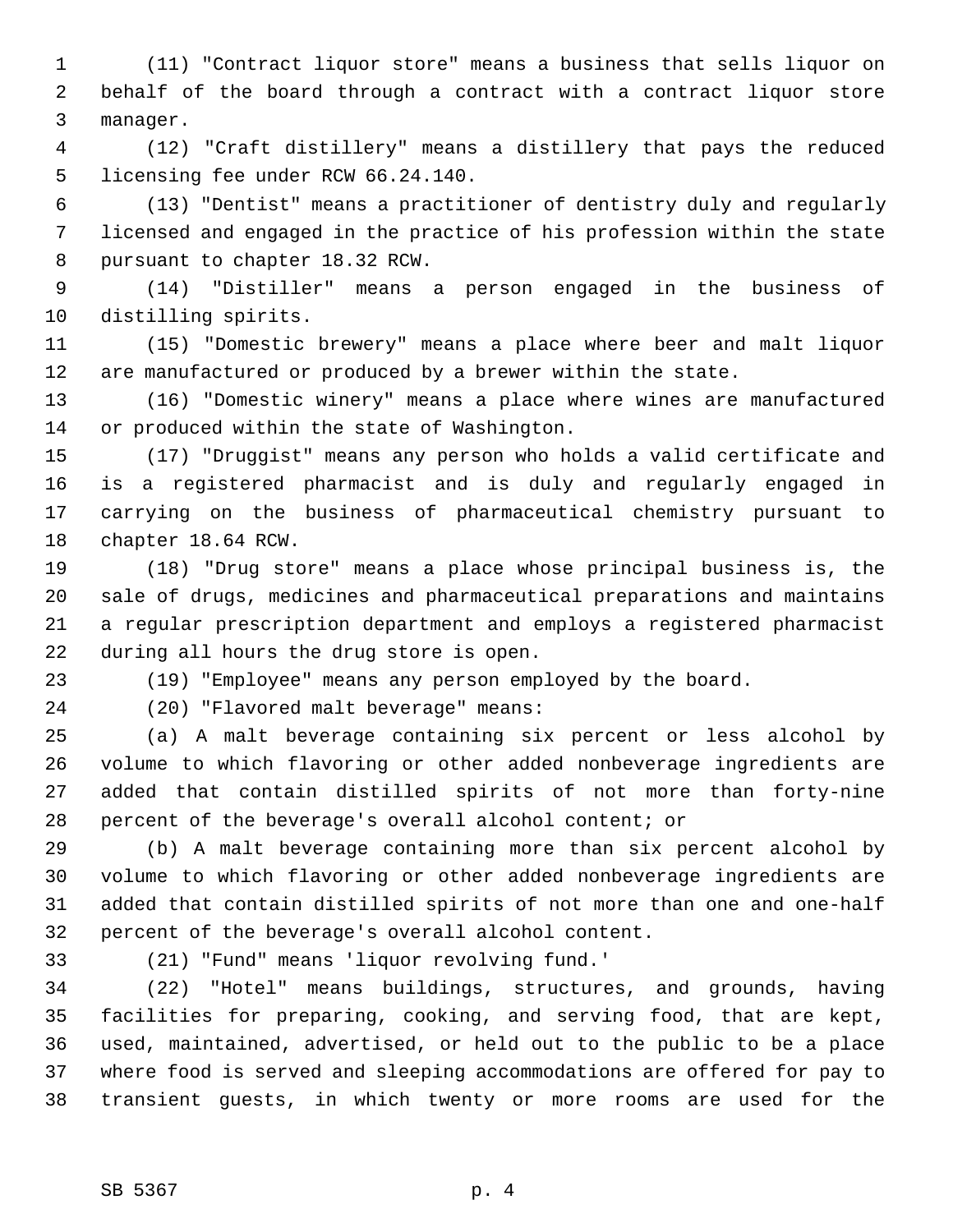1 sleeping accommodation of such transient guests. The buildings, 2 structures, and grounds must be located on adjacent property either 3 owned or leased by the same person or persons.

 4 (23) "Importer" means a person who buys distilled spirits from a 5 distillery outside the state of Washington and imports such spirituous 6 liquor into the state for sale to the board or for export.

7 (24) "Imprisonment" means confinement in the county jail.

 8 (25) "Liquor" includes the four varieties of liquor herein defined 9 (alcohol, spirits, wine and beer), and all fermented, spirituous, 10 vinous, or malt liquor, or combinations thereof, and mixed liquor, a 11 part of which is fermented, spirituous, vinous or malt liquor, or 12 otherwise intoxicating; and every liquid or solid or semisolid or other 13 substance, patented or not, containing alcohol, spirits, wine or beer, 14 and all drinks or drinkable liquids and all preparations or mixtures 15 capable of human consumption, and any liquid, semisolid, solid, or 16 other substance, which contains more than one percent of alcohol by 17 weight shall be conclusively deemed to be intoxicating. Liquor does 18 not include confections or food products that contain one percent or 19 less of alcohol by weight.

20 (26) "Manufacturer" means a person engaged in the preparation of 21 liquor for sale, in any form whatsoever.

22 (27) "Malt beverage" or "malt liquor" means any beverage such as 23 beer, ale, lager beer, stout, and porter obtained by the alcoholic 24 fermentation of an infusion or decoction of pure hops, or pure extract 25 of hops and pure barley malt or other wholesome grain or cereal in pure 26 water containing not more than eight percent of alcohol by weight, and 27 not less than one-half of one percent of alcohol by volume. For the 28 purposes of this title, any such beverage containing more than eight 29 percent of alcohol by weight shall be referred to as "strong beer."

30 (28) "Nightclub" means an establishment that provides entertainment and has as its primary source of revenue (a) the sale of alcohol for consumption on the premises, (b) cover charges, or (c) both, and has an occupancy load of one hundred or more.

34 (29) "Package" means any container or receptacle used for holding 35 liquor.

 $36$  ( $(\frac{29}{1})$ ) (30) "Passenger vessel" means any boat, ship, vessel, 37 barge, or other floating craft of any kind carrying passengers for 38 compensation.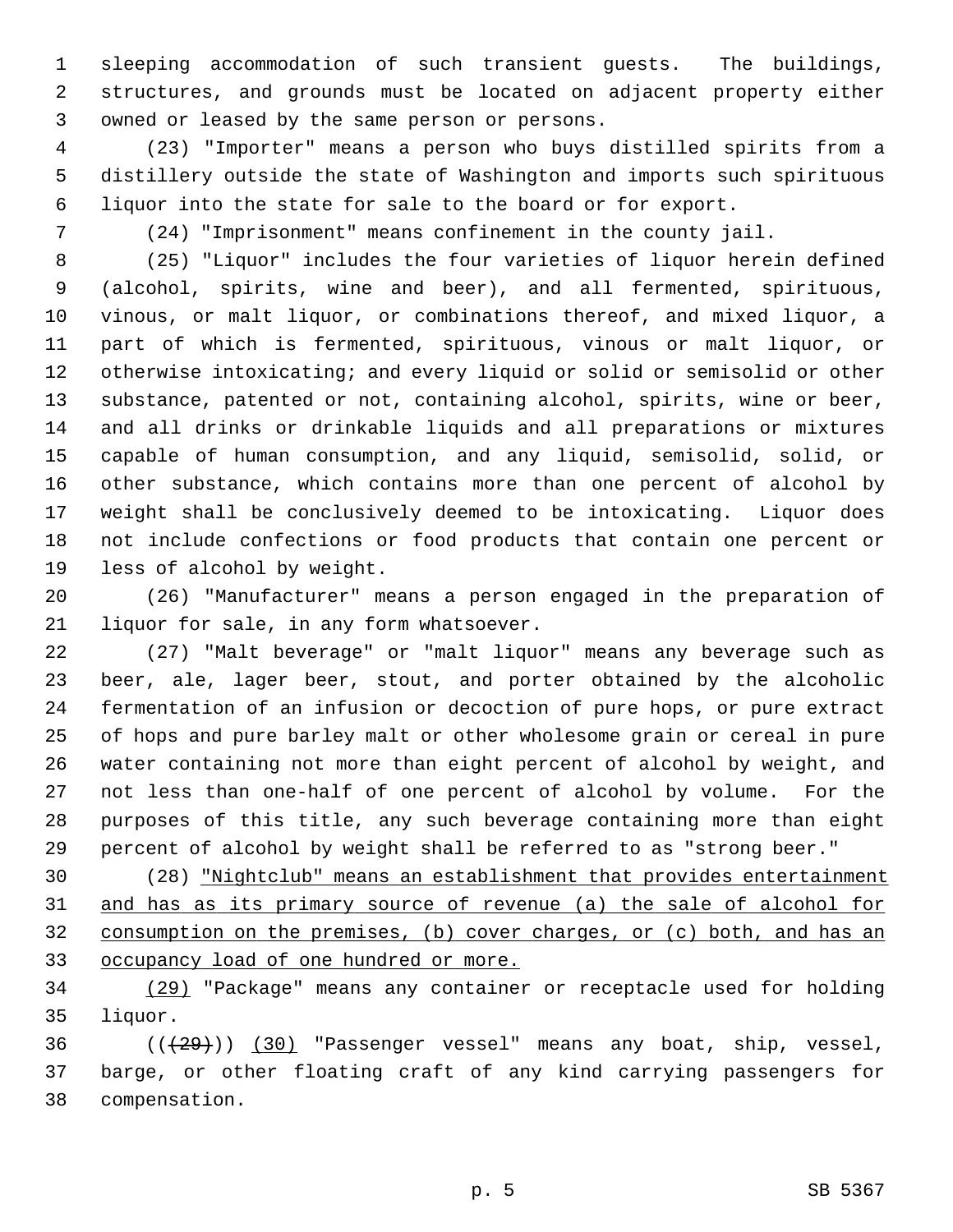1 (( $(30)$ )) (31) "Permit" means a permit for the purchase of liquor 2 under this title.

 $(3)$   $(31)$   $(32)$  "Person" means an individual, copartnership, 4 association, or corporation.

 $5$  (( $\left(\frac{1}{32}\right)$ ) (33) "Physician" means a medical practitioner duly and 6 regularly licensed and engaged in the practice of his profession within 7 the state pursuant to chapter 18.71 RCW.

8 (( $\left(\frac{33}{12}\right)$ ) (34) "Prescription" means a memorandum signed by a 9 physician and given by him to a patient for the obtaining of liquor 10 pursuant to this title for medicinal purposes.

11  $((+34))$   $(35)$  "Public place" includes streets and alleys of 12 incorporated cities and towns; state or county or township highways or 13 roads; buildings and grounds used for school purposes; public dance 14 halls and grounds adjacent thereto; those parts of establishments where 15 beer may be sold under this title, soft drink establishments, public 16 buildings, public meeting halls, lobbies, halls and dining rooms of 17 hotels, restaurants, theatres, stores, garages and filling stations 18 which are open to and are generally used by the public and to which the 19 public is permitted to have unrestricted access; railroad trains, 20 stages, and other public conveyances of all kinds and character, and 21 the depots and waiting rooms used in conjunction therewith which are 22 open to unrestricted use and access by the public; publicly owned 23 bathing beaches, parks, and/or playgrounds; and all other places of 24 like or similar nature to which the general public has unrestricted 25 right of access, and which are generally used by the public.

 $26$  ( $(\frac{435}{})$ ) (36) "Regulations" means regulations made by the board 27 under the powers conferred by this title.

28 (( $(36)$ )) (37) "Restaurant" means any establishment provided with 29 special space and accommodations where, in consideration of payment, 30 food, without lodgings, is habitually furnished to the public, not 31 including drug stores and soda fountains.

 $(1,37)$  ( $(38)$  "Sale" and "sell" include exchange, barter, and 33 traffic; and also include the selling or supplying or distributing, by 34 any means whatsoever, of liquor, or of any liquid known or described as 35 beer or by any name whatever commonly used to describe malt or brewed 36 liquor or of wine, by any person to any person; and also include a sale 37 or selling within the state to a foreign consignee or his agent in the 38 state. "Sale" and "sell" shall not include the giving, at no charge,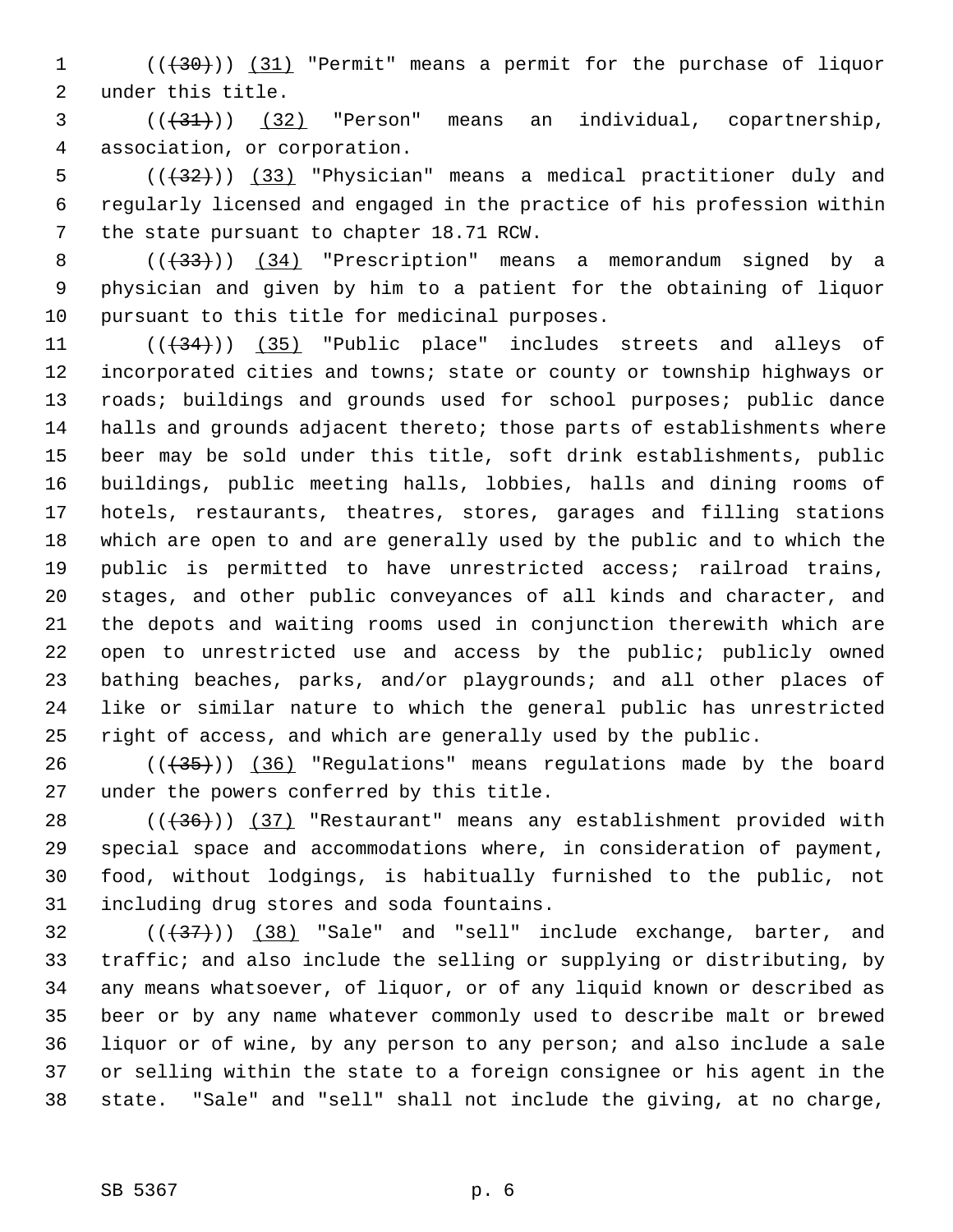1 of a reasonable amount of liquor by a person not licensed by the board 2 to a person not licensed by the board, for personal use only. "Sale" 3 and "sell" also does not include a raffle authorized under RCW 4 9.46.0315: PROVIDED, That the nonprofit organization conducting the 5 raffle has obtained the appropriate permit from the board.

 6 (((38))) (39) "Soda fountain" means a place especially equipped 7 with apparatus for the purpose of dispensing soft drinks, whether mixed 8 or otherwise.

9 (( $\left(\frac{439}{1}\right)$ ) (40) "Spirits" means any beverage which contains alcohol 10 obtained by distillation, except flavored malt beverages, but including 11 wines exceeding twenty-four percent of alcohol by volume.

12 (( $(40)$ )) (41) "Store" means a state liquor store established under 13 this title.

14 (((41))) (42) "Tavern" means any establishment with special space 15 and accommodation for sale by the glass and for consumption on the 16 premises, of beer, as herein defined.

17  $((+42))$   $(43)$  "Winery" means a business conducted by any person for 18 the manufacture of wine for sale, other than a domestic winery.

19  $((+43))$   $(44)(a)$  "Wine" means any alcoholic beverage obtained by 20 fermentation of fruits (grapes, berries, apples, et cetera) or other 21 agricultural product containing sugar, to which any saccharine 22 substances may have been added before, during or after fermentation, 23 and containing not more than twenty-four percent of alcohol by volume, 24 including sweet wines fortified with wine spirits, such as port, 25 sherry, muscatel and angelica, not exceeding twenty-four percent of 26 alcohol by volume and not less than one-half of one percent of alcohol 27 by volume. For purposes of this title, any beverage containing no more 28 than fourteen percent of alcohol by volume when bottled or packaged by 29 the manufacturer shall be referred to as "table wine," and any beverage 30 containing alcohol in an amount more than fourteen percent by volume 31 when bottled or packaged by the manufacturer shall be referred to as 32 "fortified wine." However, "fortified wine" shall not include: (i) 33 Wines that are both sealed or capped by cork closure and aged two years 34 or more; and (ii) wines that contain more than fourteen percent alcohol 35 by volume solely as a result of the natural fermentation process and 36 that have not been produced with the addition of wine spirits, brandy, 37 or alcohol.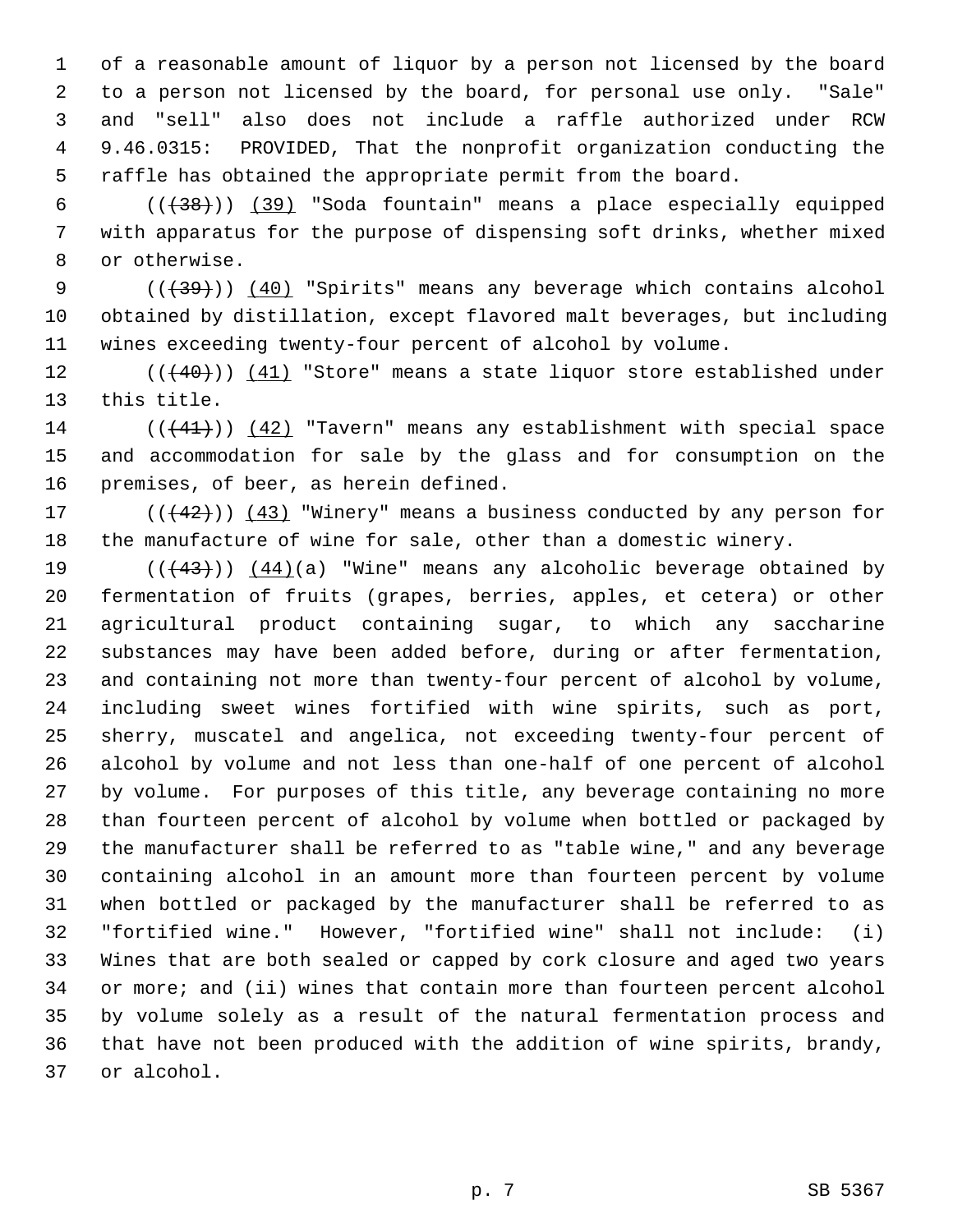1 (b) This subsection shall not be interpreted to require that any 2 wine be labeled with the designation "table wine" or "fortified wine."

 $(1, 44)$ ) (45) "Wine distributor" means a person who buys wine from 4 a domestic winery, wine certificate of approval holder, or wine 5 importer, or who acquires foreign produced wine from a source outside 6 of the United States, for the purpose of selling the same not in 7 violation of this title, or who represents such vintner or winery as 8 agent.

9  $((+45))$   $(46)$  "Wine importer" means a person or business within 10 Washington who purchases wine from a wine certificate of approval 11 holder or who acquires foreign produced wine from a source outside of 12 the United States for the purpose of selling the same pursuant to this 13 title.

14 **Sec. 3.** RCW 66.08.180 and 2007 c 370 s 14 are each amended to read 15 as follows:

16 Except as provided in RCW 66.24.290(1), moneys in the liquor 17 revolving fund shall be distributed by the board at least once every 18 three months in accordance with RCW 66.08.190, 66.08.200 and 66.08.210: 19 PROVIDED, That the board shall reserve from distribution such amount 20 not exceeding five hundred thousand dollars as may be necessary for the 21 proper administration of this title.

22 (1) All license fees, penalties, and forfeitures derived under 23 chapter 13, Laws of 1935 from spirits, beer, and wine restaurant; 24 spirits, beer, and wine private club; hotel; spirits, beer, and wine 25 nightclub; and sports entertainment facility licenses ((or spirits, 26 beer, and wine restaurant; spirits, beer, and wine private club; and 27 sports entertainment facility licensees)) shall every three months be 28 disbursed by the board as follows:

29 (a) Three hundred thousand dollars per biennium, to the death 30 investigations account for the state toxicology program pursuant to RCW 31 68.50.107; and

32 (b) Of the remaining funds:

33 (i) 6.06 percent to the University of Washington and 4.04 percent 34 to Washington State University for alcoholism and drug abuse research 35 and for the dissemination of such research; and

36 (ii) 89.9 percent to the general fund to be used by the department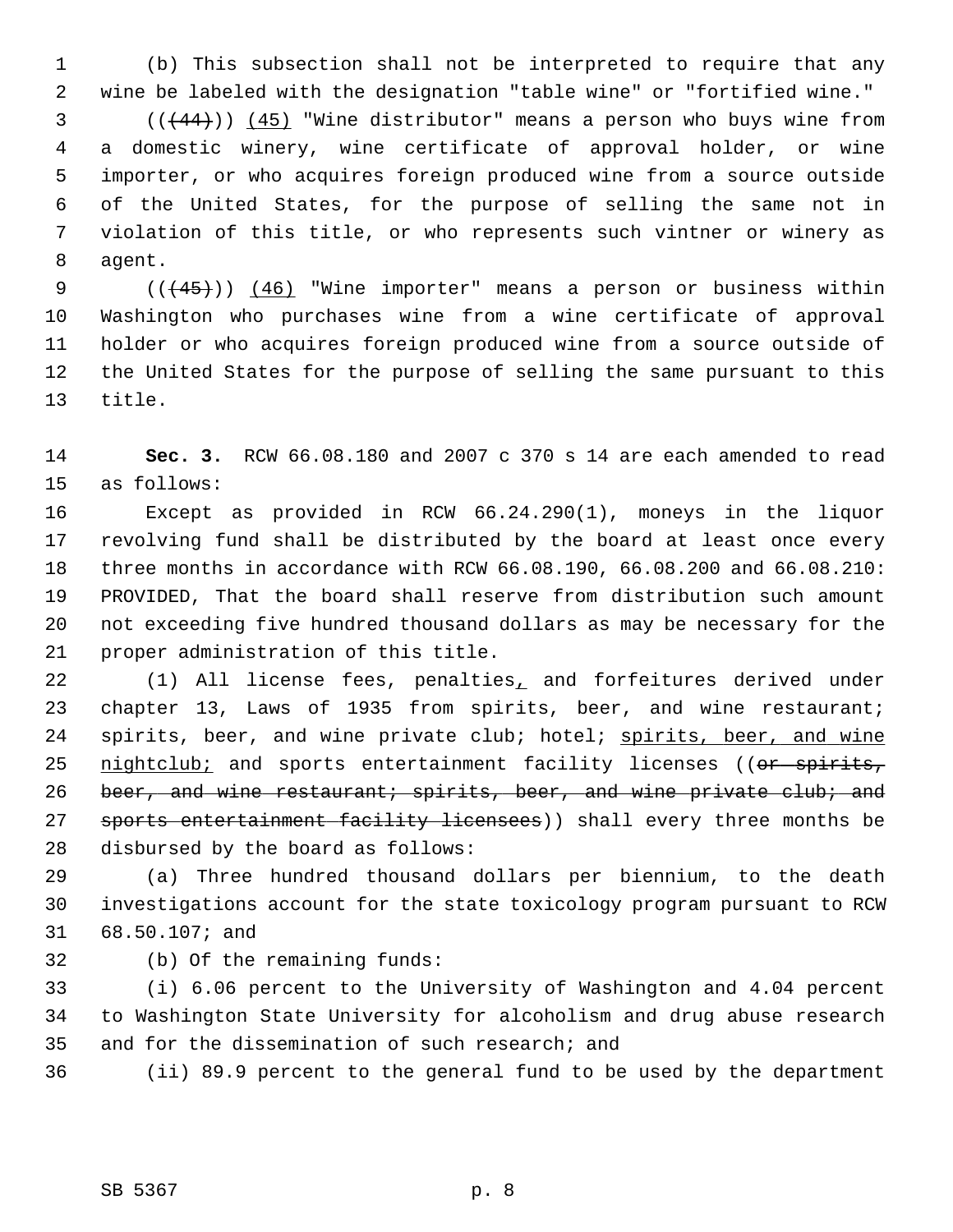1 of social and health services solely to carry out the purposes of RCW 2 70.96A.050;

 3 (2) The first fifty-five dollars per license fee provided in RCW 4 66.24.320 and 66.24.330 up to a maximum of one hundred fifty thousand 5 dollars annually shall be disbursed every three months by the board to 6 the general fund to be used for juvenile alcohol and drug prevention 7 programs for kindergarten through third grade to be administered by the 8 superintendent of public instruction;

 9 (3) Twenty percent of the remaining total amount derived from 10 license fees pursuant to RCW 66.24.320, 66.24.330, 66.24.350, and 11 66.24.360, shall be transferred to the general fund to be used by the 12 department of social and health services solely to carry out the 13 purposes of RCW 70.96A.050; and

14 (4) One-fourth cent per liter of the tax imposed by RCW 66.24.210 15 shall every three months be disbursed by the board to Washington State 16 University solely for wine and wine grape research, extension programs 17 related to wine and wine grape research, and resident instruction in 18 both wine grape production and the processing aspects of the wine 19 industry in accordance with RCW 28B.30.068. The director of financial 20 management shall prescribe suitable accounting procedures to ensure 21 that the funds transferred to the general fund to be used by the 22 department of social and health services and appropriated are 23 separately accounted for.

24 **Sec. 4.** RCW 66.08.220 and 2007 c 370 s 15 are each amended to read 25 as follows:

26 The board shall set aside in a separate account in the liquor 27 revolving fund an amount equal to ten percent of its gross sales of 28 liquor to spirits, beer, and wine restaurant; spirits, beer, and wine 29 private club; spirits, beer, and wine nightclub; hotel; and sports 30 entertainment facility licensees collected from these licensees 31 pursuant to the provisions of RCW 82.08.150, less the fifteen percent 32 discount provided for in RCW 66.24.440; and the moneys in said separate 33 account shall be distributed in accordance with the provisions of RCW 34 66.08.190, 66.08.200 and 66.08.210. No election unit in which the sale 35 of liquor under spirits, beer, and wine restaurant; spirits, beer, and 36 wine private club; spirits, beer, and wine nightclub; and sports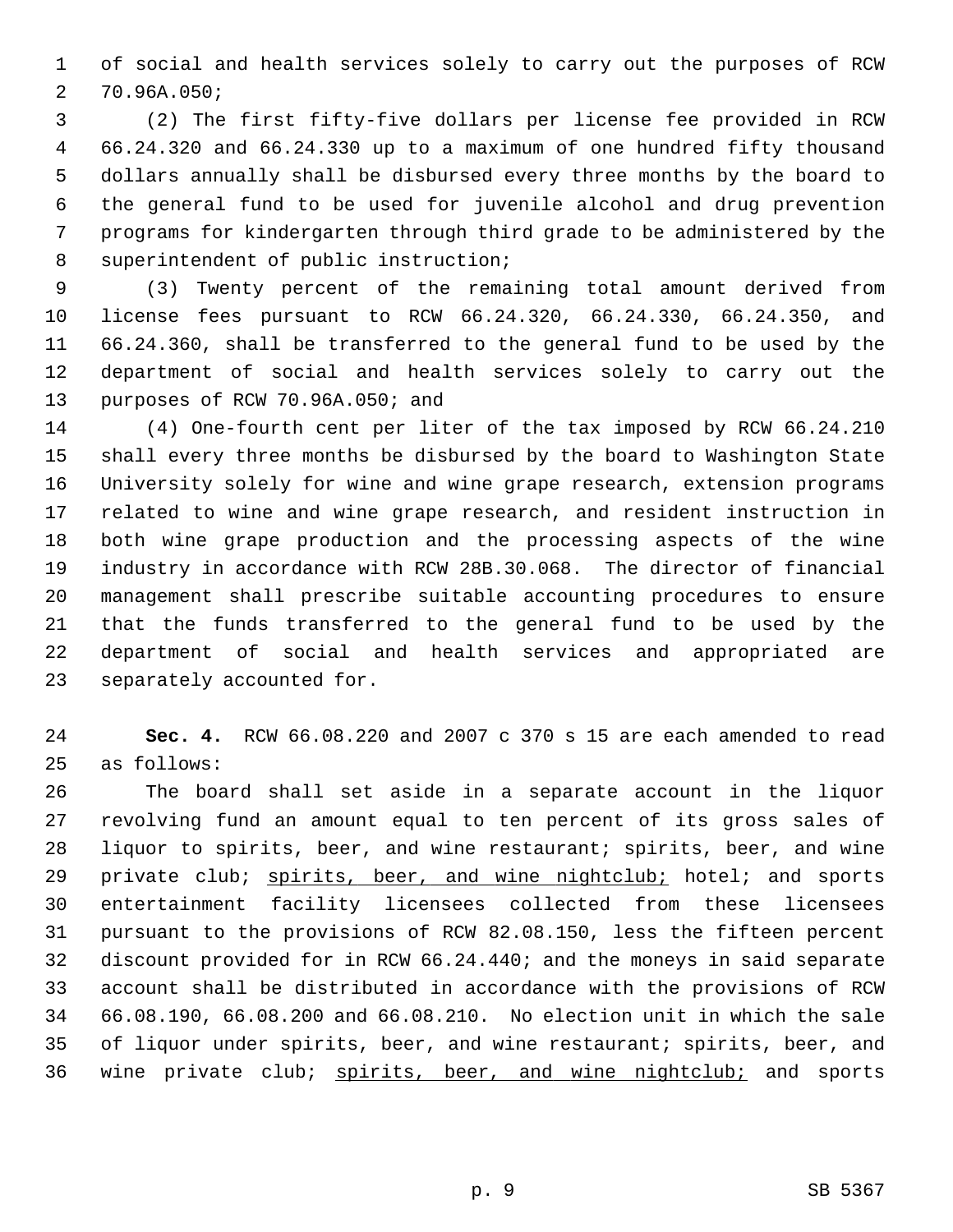1 entertainment facility licenses is unlawful shall be entitled to share 2 in the distribution of moneys from such separate account.

 3 **Sec. 5.** RCW 66.20.310 and 2008 c 94 s 11 and 2008 c 41 s 3 are 4 each reenacted and amended to read as follows:

 5 (1)(a) There shall be an alcohol server permit, known as a class 12 6 permit, for a manager or bartender selling or mixing alcohol, spirits, 7 wines, or beer for consumption at an on-premises licensed facility.

 8 (b) There shall be an alcohol server permit, known as a class 13 9 permit, for a person who only serves alcohol, spirits, wines, or beer 10 for consumption at an on-premises licensed facility.

11 (c) As provided by rule by the board, a class 13 permit holder may 12 be allowed to act as a bartender without holding a class 12 permit.

13 (2)(a) Effective January 1, 1997, except as provided in (d) of this 14 subsection, every alcohol server employed, under contract or otherwise, 15 at a retail licensed premise shall  $((have))$  be issued  $((to +hem))$  a 16 class 12 or class 13 permit.

17 (b) Every class 12 and class 13 permit issued shall be issued in 18 the name of the applicant and no other person may use the permit of 19 another permit holder. The holder shall present the permit upon 20 request to inspection by a representative of the board or a peace 21 officer. The class 12 or class 13 permit shall be valid for employment 22 at any retail licensed premises described in (a) of this subsection.

23 (c) Except as provided in (d) of this subsection, no licensee 24 holding a license as authorized by RCW 66.24.320, 66.24.330, 66.24.350, 25 66.24.400, 66.24.425, 66.24.450, ((and)) 66.24.570, and section 1 of 26 this act may employ or accept the services of any person without the 27 person first having a valid class 12 or class 13 permit.

28 (d) Within sixty days of initial employment, every person whose 29 duties include the compounding, sale, service, or handling of liquor 30 shall have a class 12 or class 13 permit.

31 (e) No person may perform duties that include the sale or service 32 of alcoholic beverages on a retail licensed premises without possessing 33 a valid alcohol server permit.

34 (3) A permit issued by a training entity under this section is 35 valid for employment at any retail licensed premises described in 36 subsection (2)(a) of this section for a period of five years unless 37 suspended by the board.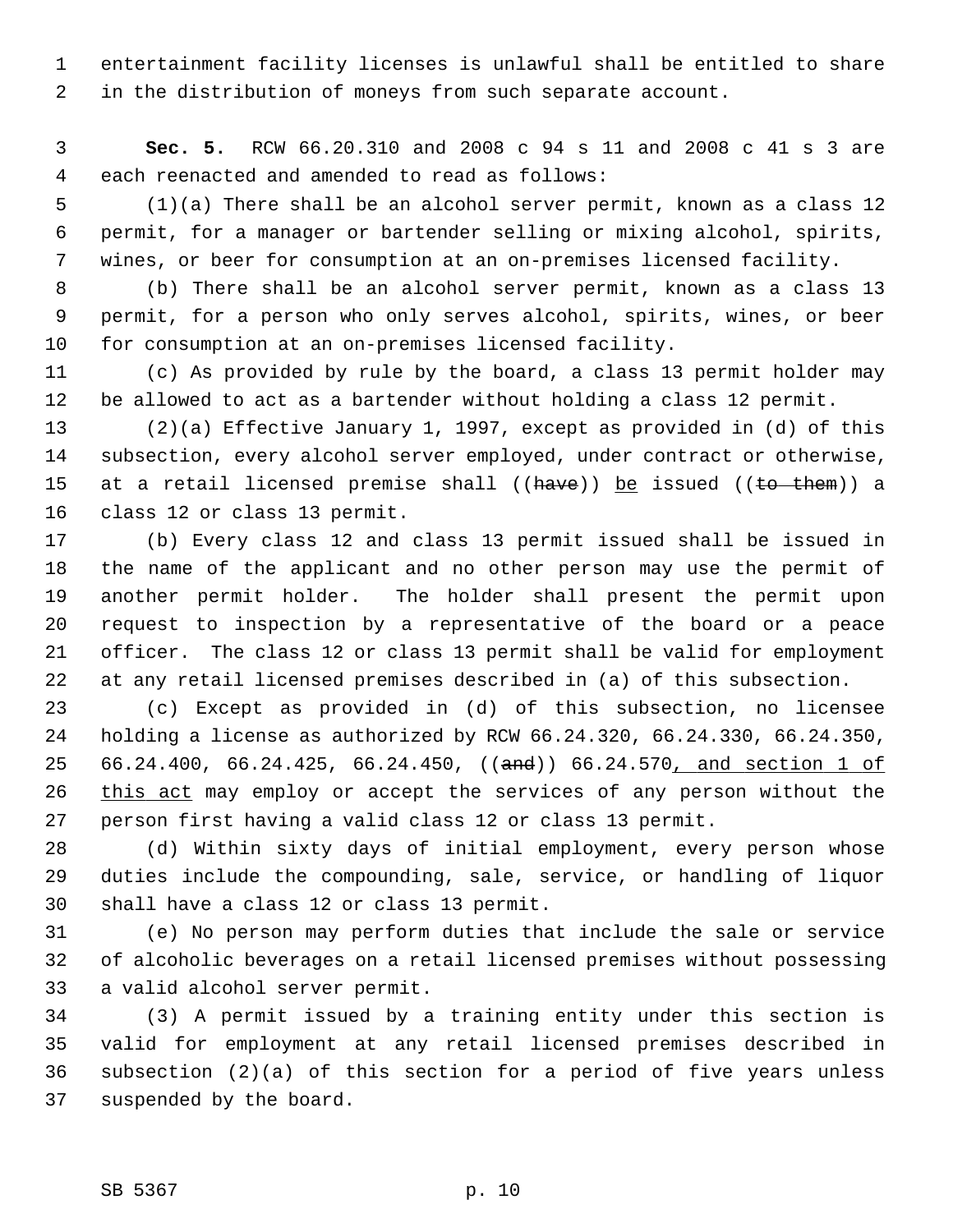1 (4) The board may suspend or revoke an existing permit if any of 2 the following occur:

 3 (a) The applicant or permittee has been convicted of violating any 4 of the state or local intoxicating liquor laws of this state or has 5 been convicted at any time of a felony; or

 6 (b) The permittee has performed or permitted any act that 7 constitutes a violation of this title or of any rule of the board.

 8 (5) The suspension or revocation of a permit under this section 9 does not relieve a licensee from responsibility for any act of the 10 employee or agent while employed upon the retail licensed premises. 11 The board may, as appropriate, revoke or suspend either the permit of 12 the employee who committed the violation or the license of the licensee 13 upon whose premises the violation occurred, or both the permit and the 14 license.

15 (6)(a) After January 1, 1997, it is a violation of this title for 16 any retail licensee or agent of a retail licensee as described in 17 subsection (2)(a) of this section to employ in the sale or service of 18 alcoholic beverages, any person who does not have a valid alcohol 19 server permit or whose permit has been revoked, suspended, or denied.

20 (b) It is a violation of this title for a person whose alcohol 21 server permit has been denied, suspended, or revoked to accept 22 employment in the sale or service of alcoholic beverages.

23 (7) Grocery stores licensed under RCW 66.24.360, the primary 24 commercial activity of which is the sale of grocery products and for 25 which the sale and service of beer and wine for on-premises consumption 26 with food is incidental to the primary business, and employees of such 27 establishments, are exempt from RCW 66.20.300 through 66.20.350.

28 **Sec. 6.** RCW 66.24.010 and 2007 c 473 s 1 are each amended to read 29 as follows:

30 (1) Every license shall be issued in the name of the applicant, and 31 the holder thereof shall not allow any other person to use the license.

32 (2) For the purpose of considering any application for a license, 33 or the renewal of a license, the board may cause an inspection of the 34 premises to be made, and may inquire into all matters in connection 35 with the construction and operation of the premises. For the purpose 36 of reviewing any application for a license and for considering the 37 denial, suspension, revocation, or renewal or denial thereof, of any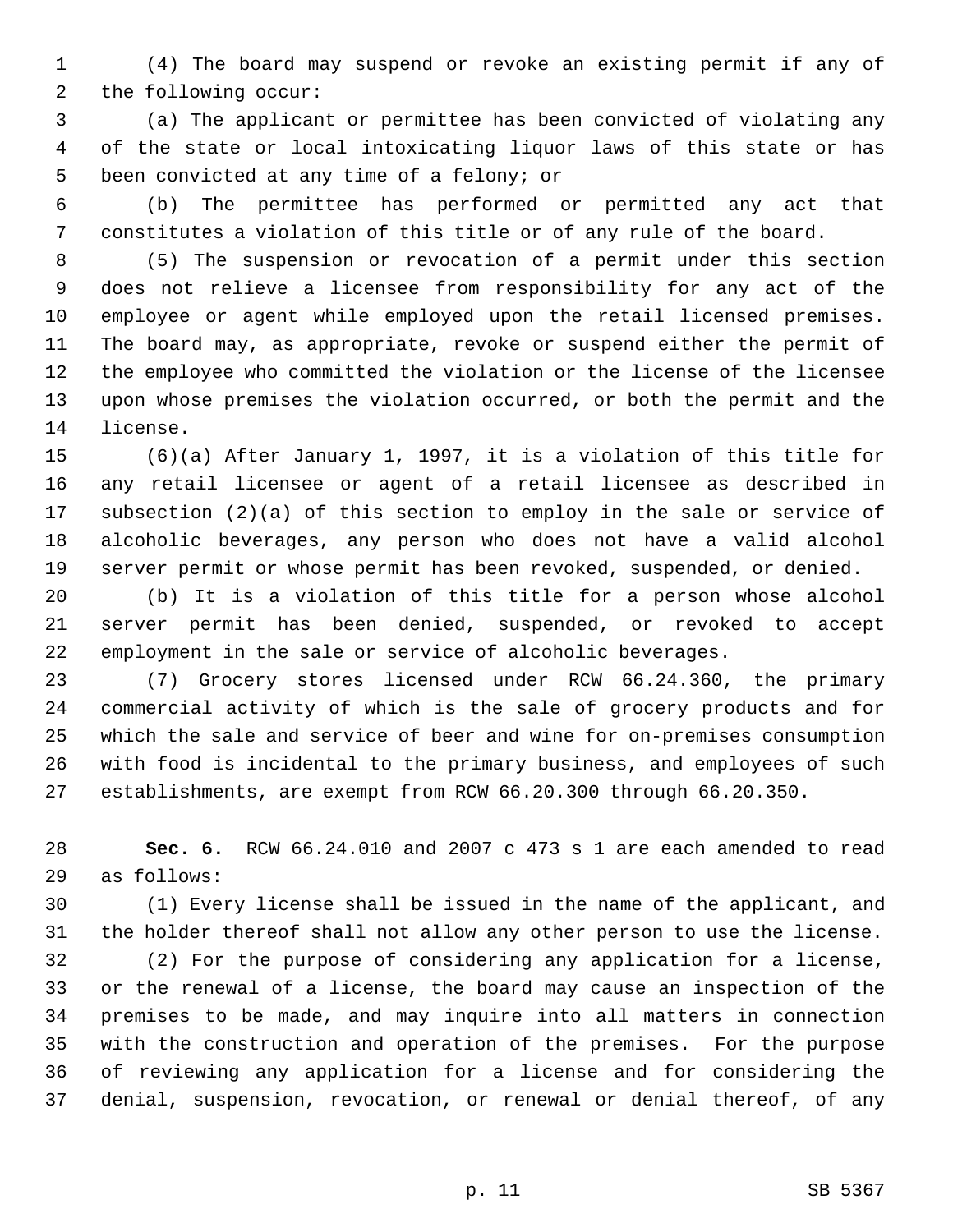1 license, the liquor control board may consider any prior criminal 2 conduct of the applicant including an administrative violation history 3 record with the board and a criminal history record information check. 4 The board may submit the criminal history record information check to 5 the Washington state patrol and to the identification division of the 6 federal bureau of investigation in order that these agencies may search 7 their records for prior arrests and convictions of the individual or 8 individuals who filled out the forms. The board shall require 9 fingerprinting of any applicant whose criminal history record 10 information check is submitted to the federal bureau of investigation. 11 The provisions of RCW 9.95.240 and of chapter 9.96A RCW shall not apply 12 to such cases. Subject to the provisions of this section, the board 13 may, in its discretion, grant or deny the renewal or license applied 14 for. Denial may be based on, without limitation, the existence of 15 chronic illegal activity documented in objections submitted pursuant to 16 subsections (8)(d) and (12) of this section. Authority to approve an 17 uncontested or unopposed license may be granted by the board to any 18 staff member the board designates in writing. Conditions for granting 19 such authority shall be adopted by rule. No retail license of any kind 20 may be issued to:

21 (a) A person doing business as a sole proprietor who has not 22 resided in the state for at least one month prior to receiving a 23 license, except in cases of licenses issued to dining places on 24 railroads, boats, or aircraft;

25 (b) A copartnership, unless all of the members thereof are 26 qualified to obtain a license, as provided in this section;

27 (c) A person whose place of business is conducted by a manager or 28 agent, unless such manager or agent possesses the same qualifications 29 required of the licensee;

30 (d) A corporation or a limited liability company, unless it was 31 created under the laws of the state of Washington or holds a 32 certificate of authority to transact business in the state of 33 Washington.

34 (3)(a) The board may, in its discretion, subject to the provisions 35 of RCW 66.08.150, suspend or cancel any license; and all rights of the 36 licensee to keep or sell liquor thereunder shall be suspended or 37 terminated, as the case may be.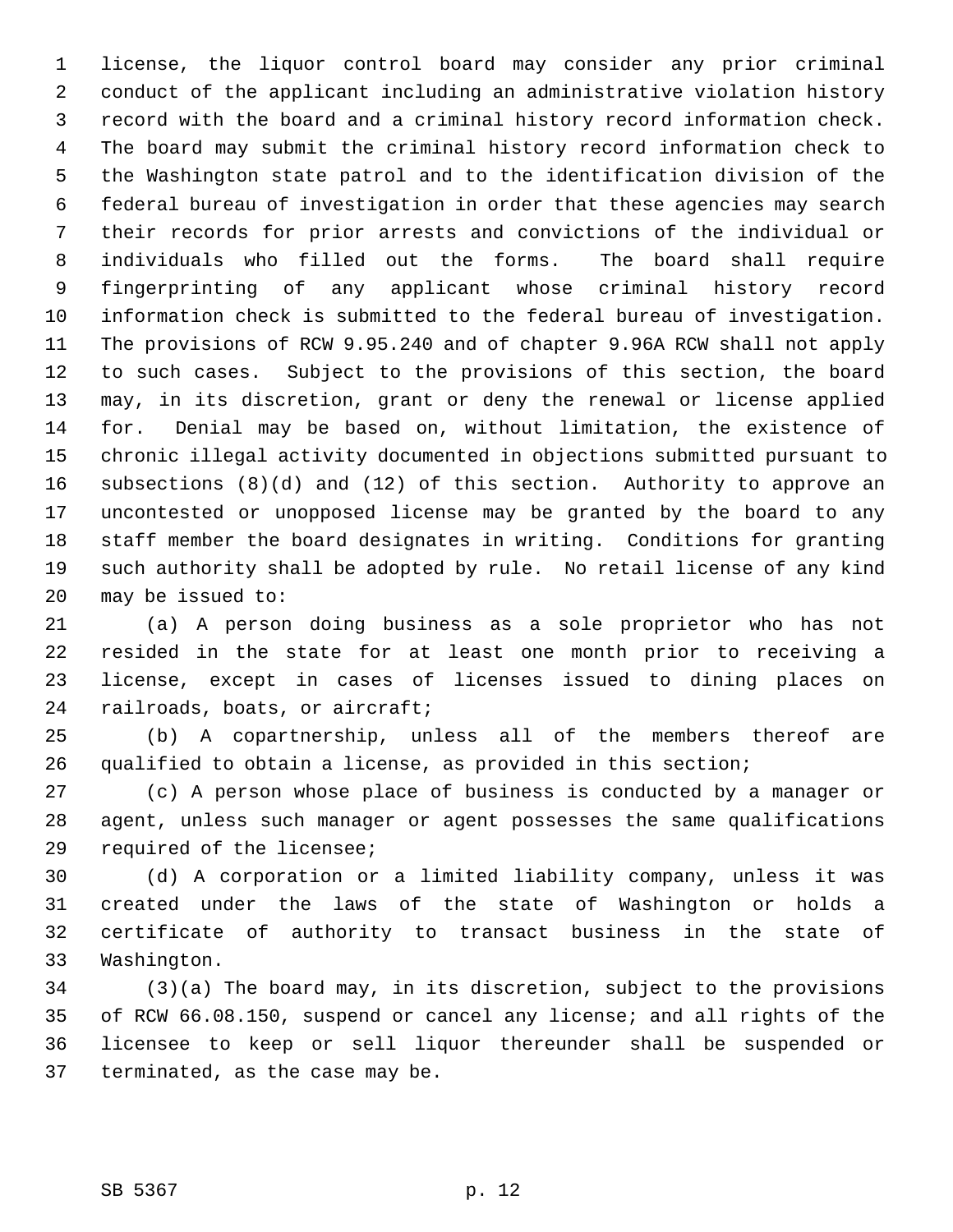1 (b) The board shall immediately suspend the license or certificate 2 of a person who has been certified pursuant to RCW 74.20A.320 by the 3 department of social and health services as a person who is not in 4 compliance with a support order. If the person has continued to meet 5 all other requirements for reinstatement during the suspension, 6 reissuance of the license or certificate shall be automatic upon the 7 board's receipt of a release issued by the department of social and 8 health services stating that the licensee is in compliance with the 9 order.

10 (c) The board may request the appointment of administrative law 11 judges under chapter 34.12 RCW who shall have power to administer 12 oaths, issue subpoenas for the attendance of witnesses and the 13 production of papers, books, accounts, documents, and testimony, 14 examine witnesses, and to receive testimony in any inquiry, 15 investigation, hearing, or proceeding in any part of the state, under 16 such rules and regulations as the board may adopt.

17 (d) Witnesses shall be allowed fees and mileage each way to and 18 from any such inquiry, investigation, hearing, or proceeding at the 19 rate authorized by RCW  $34.05.446$  ( $\frac{25}{10}$  as now or hereafter amended)). 20 Fees need not be paid in advance of appearance of witnesses to testify 21 or to produce books, records, or other legal evidence.

22 (e) In case of disobedience of any person to comply with the order 23 of the board or a subpoena issued by the board, or any of its members, 24 or administrative law judges, or on the refusal of a witness to testify 25 to any matter regarding which he or she may be lawfully interrogated, 26 the judge of the superior court of the county in which the person 27 resides, on application of any member of the board or administrative 28 law judge, shall compel obedience by contempt proceedings, as in the 29 case of disobedience of the requirements of a subpoena issued from said 30 court or a refusal to testify therein.

31 (4) Upon receipt of notice of the suspension or cancellation of a 32 license, the licensee shall forthwith deliver up the license to the 33 board. Where the license has been suspended only, the board shall 34 return the license to the licensee at the expiration or termination of 35 the period of suspension. The board shall notify all vendors in the 36 city or place where the licensee has its premises of the suspension or 37 cancellation of the license; and no employee may allow or cause any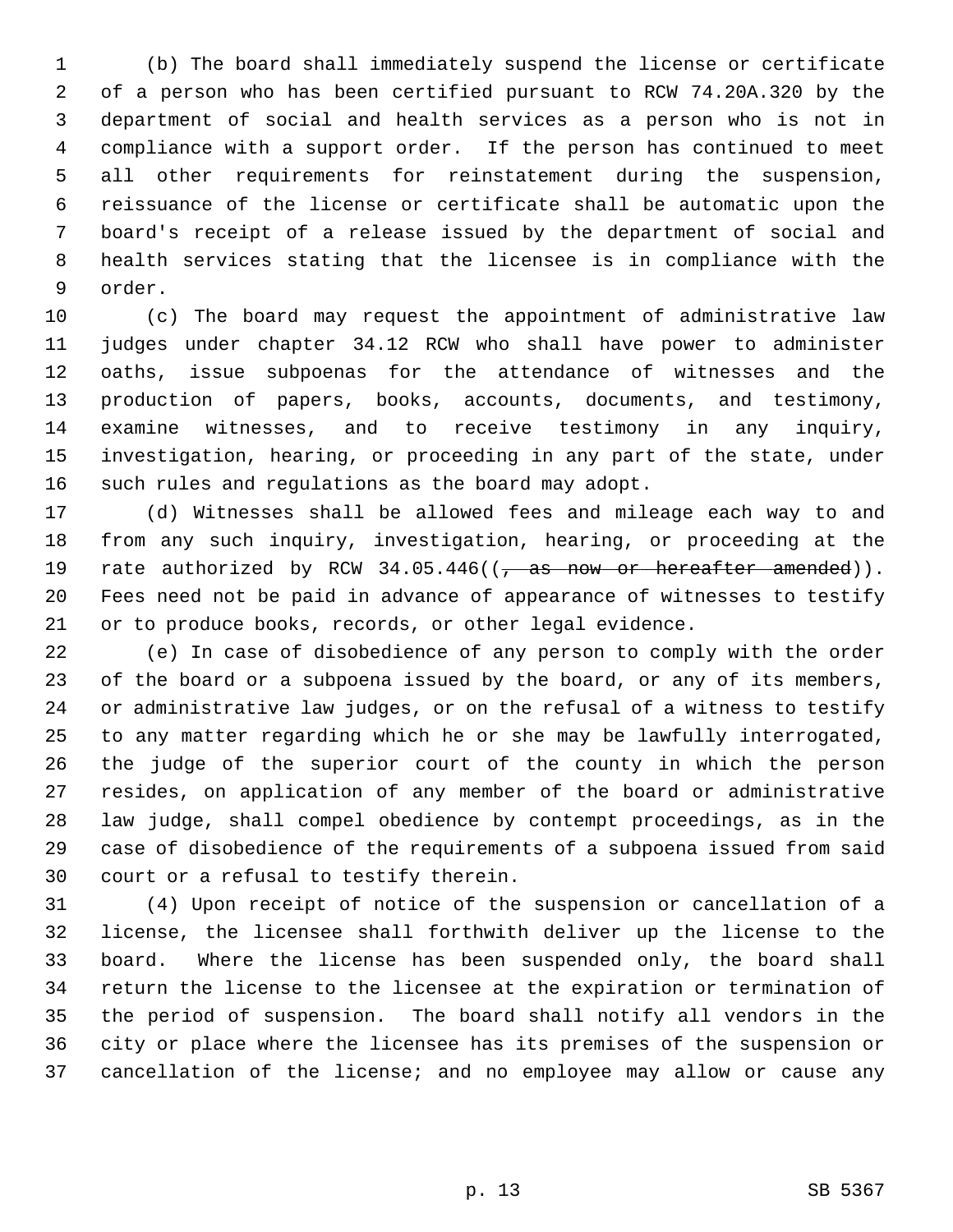1 liquor to be delivered to or for any person at the premises of that 2 licensee.

 3 (5)(a) At the time of the original issuance of a spirits, beer, and 4 wine restaurant license, the board shall prorate the license fee 5 charged to the new licensee according to the number of calendar 6 quarters, or portion thereof, remaining until the first renewal of that 7 license is required.

 8 (b) Unless sooner canceled, every license issued by the board shall 9 expire at midnight of the thirtieth day of June of the fiscal year for 10 which it was issued. However, if the board deems it feasible and 11 desirable to do so, it may establish, by rule pursuant to chapter 34.05 12 RCW, a system for staggering the annual renewal dates for any and all 13 licenses authorized by this chapter. If such a system of staggered 14 annual renewal dates is established by the board, the license fees 15 provided by this chapter shall be appropriately prorated during the 16 first year that the system is in effect.

17 (6) Every license issued under this section shall be subject to all 18 conditions and restrictions imposed by this title or by rules adopted 19 by the board. All conditions and restrictions imposed by the board in 20 the issuance of an individual license shall be listed on the face of 21 the individual license along with the trade name, address, and 22 expiration date.

23 (7) Every licensee shall post and keep posted its license, or 24 licenses, in a conspicuous place on the premises.

25 (8)(a) Unless (b) of this subsection applies, before the board 26 issues a new or renewal license to an applicant it shall give notice of 27 such application to the chief executive officer of the incorporated 28 city or town, if the application is for a license within an 29 incorporated city or town, or to the county legislative authority, if 30 the application is for a license outside the boundaries of incorporated 31 cities or towns.

32 (b) If the application for a special occasion license is for an 33 event held during a county, district, or area fair as defined by RCW 34 15.76.120, and the county, district, or area fair is located on 35 property owned by the county but located within an incorporated city or 36 town, the county legislative authority shall be the entity notified by 37 the board under (a) of this subsection. The board shall send a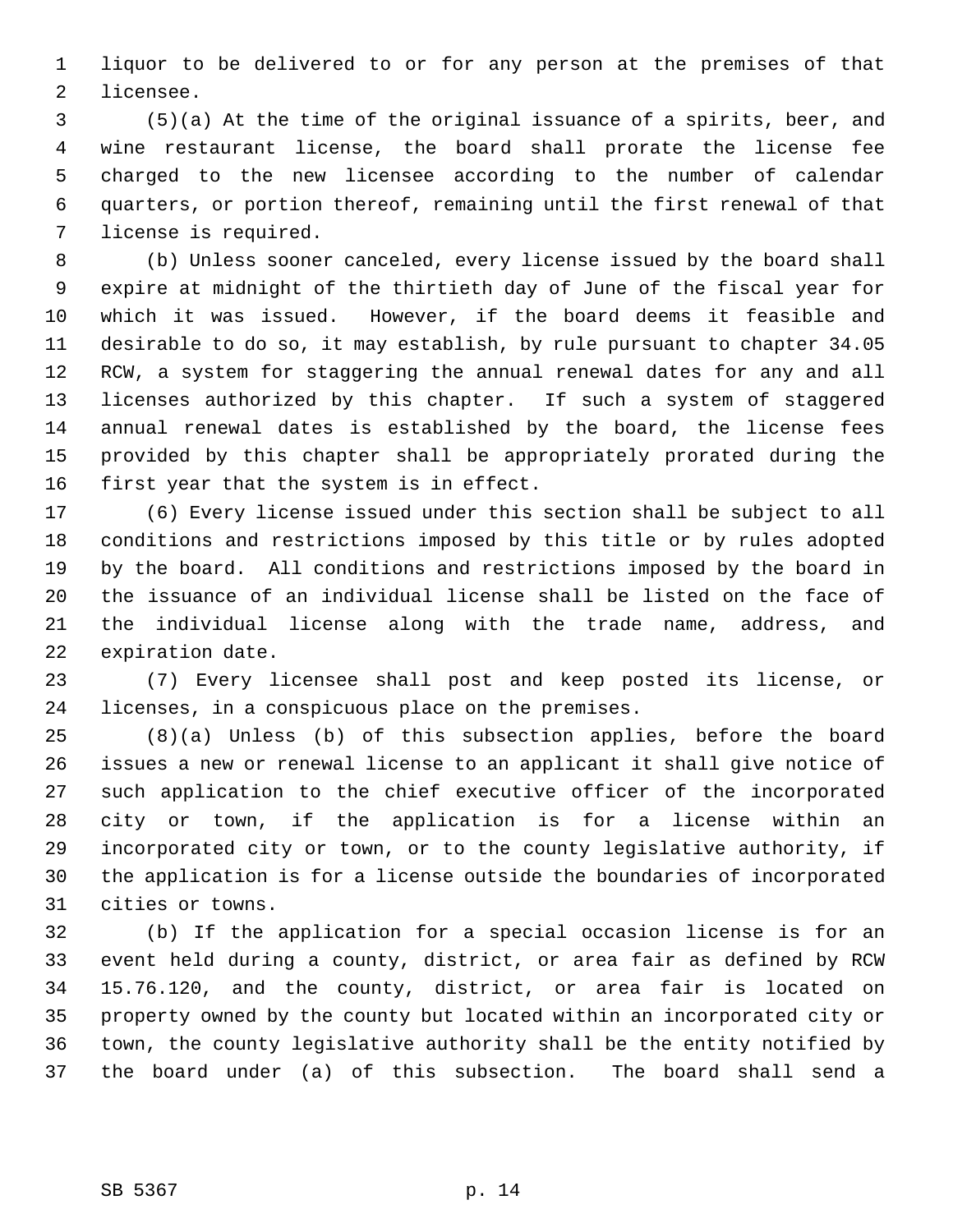1 duplicate notice to the incorporated city or town within which the fair 2 is located.

 3 (c) The incorporated city or town through the official or employee 4 selected by it, or the county legislative authority or the official or 5 employee selected by it, shall have the right to file with the board 6 within twenty days after date of transmittal of such notice, written 7 objections against the applicant or against the premises for which the 8 new or renewal license is asked. The board may extend the time period 9 for submitting written objections.

10 (d) The written objections shall include a statement of all facts 11 upon which such objections are based, and in case written objections 12 are filed, the city or town or county legislative authority may request 13 and the liquor control board may in its discretion hold a hearing 14 subject to the applicable provisions of Title 34 RCW. If the board 15 makes an initial decision to deny a license or renewal based on the 16 written objections of an incorporated city or town or county 17 legislative authority, the applicant may request a hearing subject to 18 the applicable provisions of Title 34 RCW. If such a hearing is held 19 at the request of the applicant, liquor control board representatives 20 shall present and defend the board's initial decision to deny a license 21 or renewal.

22 (e) Upon the granting of a license under this title the board shall 23 send written notification to the chief executive officer of the 24 incorporated city or town in which the license is granted, or to the 25 county legislative authority if the license is granted outside the 26 boundaries of incorporated cities or towns. When the license is for a 27 special occasion license for an event held during a county, district, 28 or area fair as defined by RCW 15.76.120, and the county, district, or 29 area fair is located on county-owned property but located within an 30 incorporated city or town, the written notification shall be sent to 31 both the incorporated city or town and the county legislative 32 authority.

33 (9)(a) Before the board issues any license to any applicant, it 34 shall give (i) due consideration to the location of the business to be 35 conducted under such license with respect to the proximity of churches, 36 schools, and public institutions and (ii) written notice, with receipt 37 verification, of the application to public institutions identified by 38 the board as appropriate to receive such notice, churches, and schools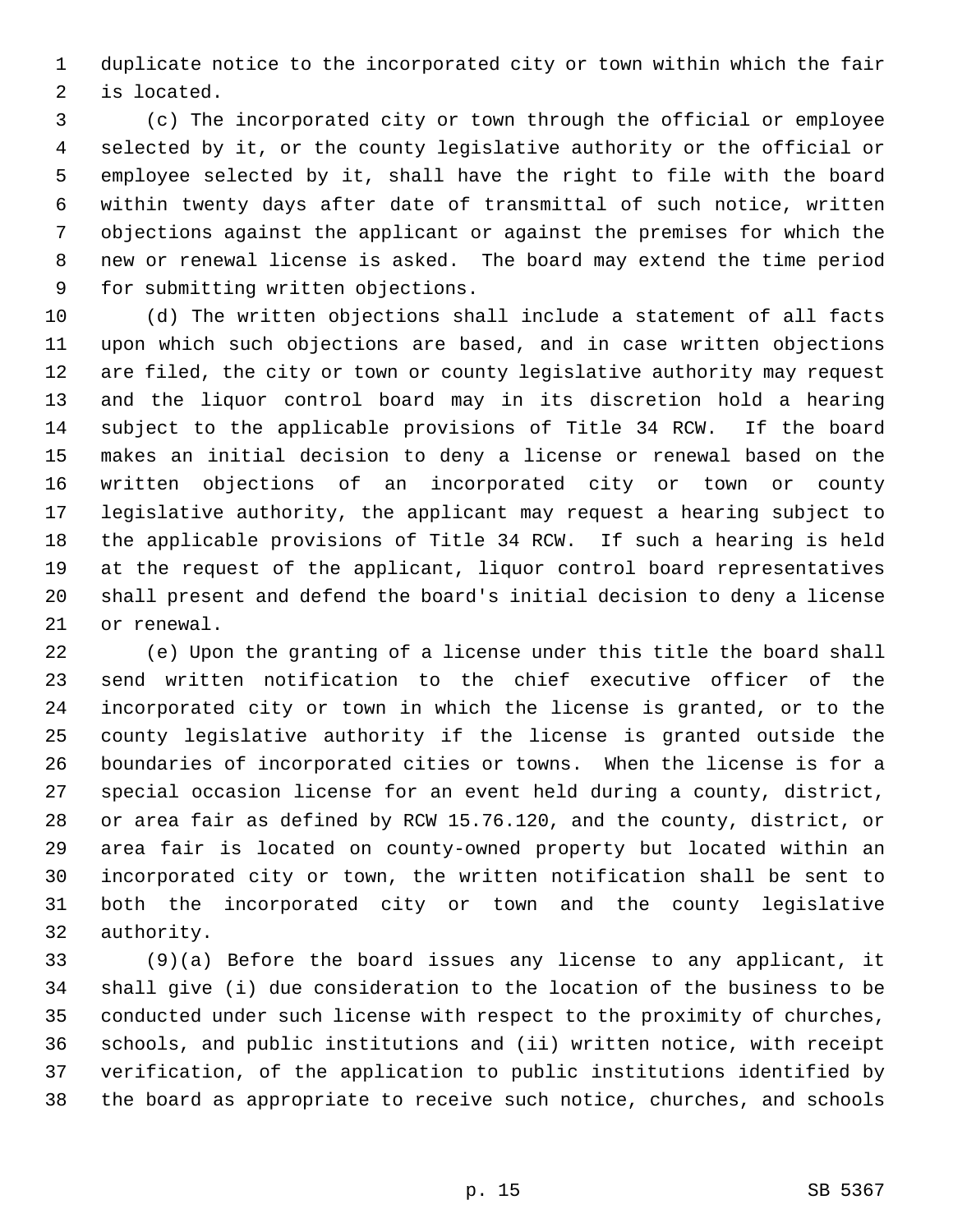1 within five hundred feet of the premises to be licensed. The board 2 shall not issue ((no beer retailer)) a liquor license for either on-3 premises or off-premises consumption ((or wine retailer license for 4 either on-premises or off-premises consumption or spirits, beer, and 5 wine restaurant license)) covering any premises not now licensed, if 6 such premises are within five hundred feet of the premises of any tax- 7 supported public elementary or secondary school measured along the most 8 direct route over or across established public walks, streets, or other 9 public passageway from the main entrance of the school to the nearest 10 public entrance of the premises proposed for license, and if, after 11 receipt by the school of the notice as provided in this subsection, the 12 board receives written objection, within twenty days after receiving 13 such notice, from an official representative or representatives of the 14 school within five hundred feet of said proposed licensed premises, 15 indicating to the board that there is an objection to the issuance of 16 such license because of proximity to a school. The board may extend 17 the time period for submitting objections. For the purpose of this 18 section, "church" ((shall)) means a building erected for and used 19 exclusively for religious worship and schooling or other activity in 20 connection therewith. ((For the purpose of this section, public 21 institution shall mean institutions of higher education, parks, 22 community centers, libraries, and transit centers.))

23 (b) No liquor license may be issued or reissued by the board to any 24 motor sports facility or licensee operating within the motor sports 25 facility unless the motor sports facility enforces a program reasonably 26 calculated to prevent alcohol or alcoholic beverages not purchased 27 within the facility from entering the facility and such program is 28 approved by local law enforcement agencies.

29 (c) It is the intent under this subsection (9) that a retail 30 license shall not be issued by the board where doing so would, in the 31 judgment of the board, adversely affect a private school meeting the 32 requirements for private schools under Title 28A RCW, which school is 33 within five hundred feet of the proposed licensee. The board shall 34 fully consider and give substantial weight to objections filed by 35 private schools. If a license is issued despite the proximity of a 36 private school, the board shall state in a letter addressed to the 37 private school the board's reasons for issuing the license.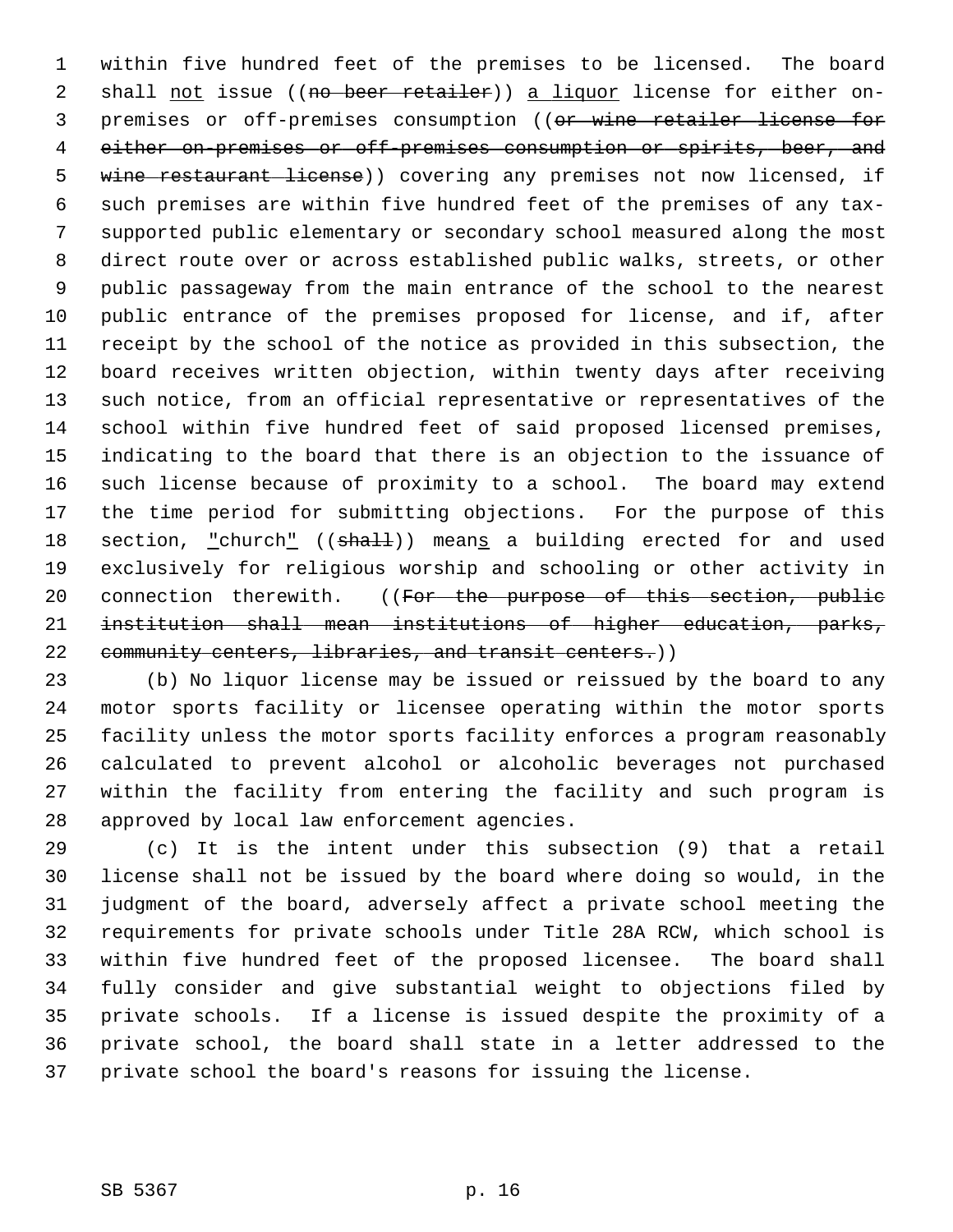1 (10) The restrictions set forth in subsection (9) of this section 2 shall not prohibit the board from authorizing the assumption of 3 existing licenses now located within the restricted area by other 4 persons or licenses or relocations of existing licensed premises within 5 the restricted area. In no case may the licensed premises be moved 6 closer to a church or school than it was before the assumption or 7 relocation.

 8 (11)(a) Nothing in this section prohibits the board, in its 9 discretion, from issuing a temporary retail or distributor license to 10 an applicant to operate the retail or distributor premises during the 11 period the application for the license is pending. The board may 12 establish a fee for a temporary license by rule.

13 (b) A temporary license issued by the board under this section 14 shall be for a period not to exceed sixty days. A temporary license 15 may be extended at the discretion of the board for additional periods 16 of sixty days upon payment of an additional fee and upon compliance 17 with all conditions required in this section.

18 (c) Refusal by the board to issue or extend a temporary license 19 shall not entitle the applicant to request a hearing. A temporary 20 license may be canceled or suspended summarily at any time if the board 21 determines that good cause for cancellation or suspension exists. RCW 22 66.08.130 applies to temporary licenses.

23 (d) Application for a temporary license shall be on such form as 24 the board shall prescribe. If an application for a temporary license 25 is withdrawn before issuance or is refused by the board, the fee which 26 accompanied such application shall be refunded in full.

27 (12) In determining whether to grant or deny a license or renewal 28 of any license, the board shall give substantial weight to objections 29 from an incorporated city or town or county legislative authority based 30 upon chronic illegal activity associated with the applicant's 31 operations of the premises proposed to be licensed or the applicant's 32 operation of any other licensed premises, or the conduct of the 33 applicant's patrons inside or outside the licensed premises. "Chronic 34 illegal activity" means (a) a pervasive pattern of activity that 35 threatens the public health, safety, and welfare of the city, town, or 36 county including, but not limited to, open container violations, 37 assaults, disturbances, disorderly conduct, or other criminal law 38 violations, or as documented in crime statistics, police reports,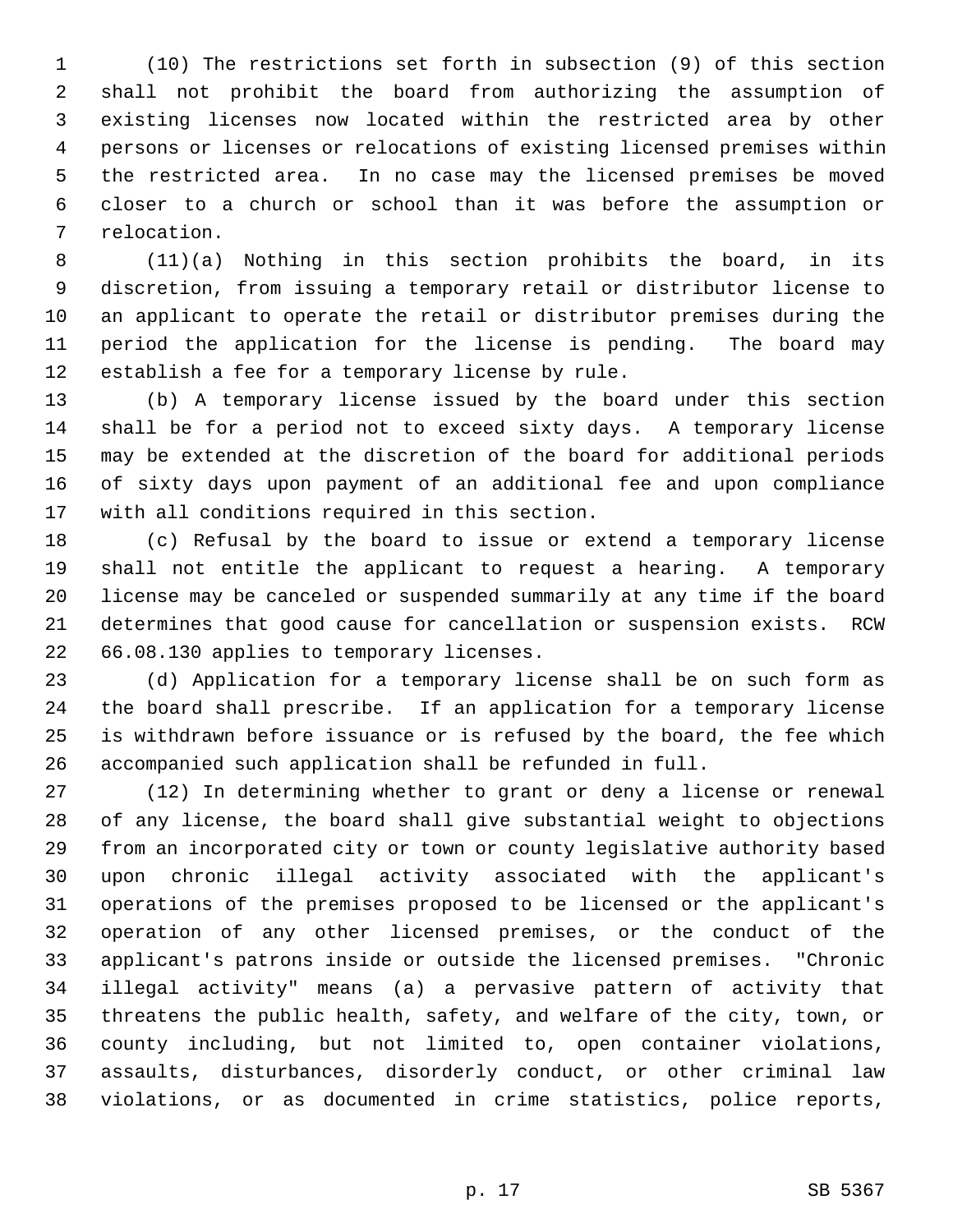1 emergency medical response data, calls for service, field data, or 2 similar records of a law enforcement agency for the city, town, county, 3 or any other municipal corporation or any state agency; or (b) an 4 unreasonably high number of citations for violations of RCW 46.61.502 5 associated with the applicant's or licensee's operation of any licensed 6 premises as indicated by the reported statements given to law 7 enforcement upon arrest.

 8 **Sec. 7.** RCW 66.24.420 and 2007 c 370 s 19 and 2007 c 370 s 8 are 9 each reenacted and amended to read as follows:

10 (1) The spirits, beer, and wine restaurant license shall be issued 11 in accordance with the following schedule of annual fees:

12 (a) The annual fee for a spirits, beer, and wine restaurant license 13 shall be graduated according to the dedicated dining area and type of 14 service provided as follows:

| 15 | Less than 50% dedicated dining area | \$2,000 |
|----|-------------------------------------|---------|
| 16 | 50% or more dedicated dining area   | \$1,600 |
| 17 | Service bar only                    | \$1,000 |

18 (b) The annual fee for the license when issued to any other 19 spirits, beer, and wine restaurant licensee outside of incorporated 20 cities and towns shall be prorated according to the calendar quarters, 21 or portion thereof, during which the licensee is open for business, 22 except in case of suspension or revocation of the license.

23 (c) Where the license shall be issued to any corporation, 24 association or person operating a bona fide restaurant in an airport 25 terminal facility providing service to transient passengers with more 26 than one place where liquor is to be dispensed and sold, such license 27 shall be issued upon the payment of the annual fee, which shall be a 28 master license and shall permit such sale within and from one such 29 place. Such license may be extended to additional places on the 30 premises at the discretion of the board and a duplicate license may be 31 issued for each such additional place. The holder of a master license 32 for a restaurant in an airport terminal facility must maintain in a 33 substantial manner at least one place on the premises for preparing, 34 cooking, and serving of complete meals, and such food service shall be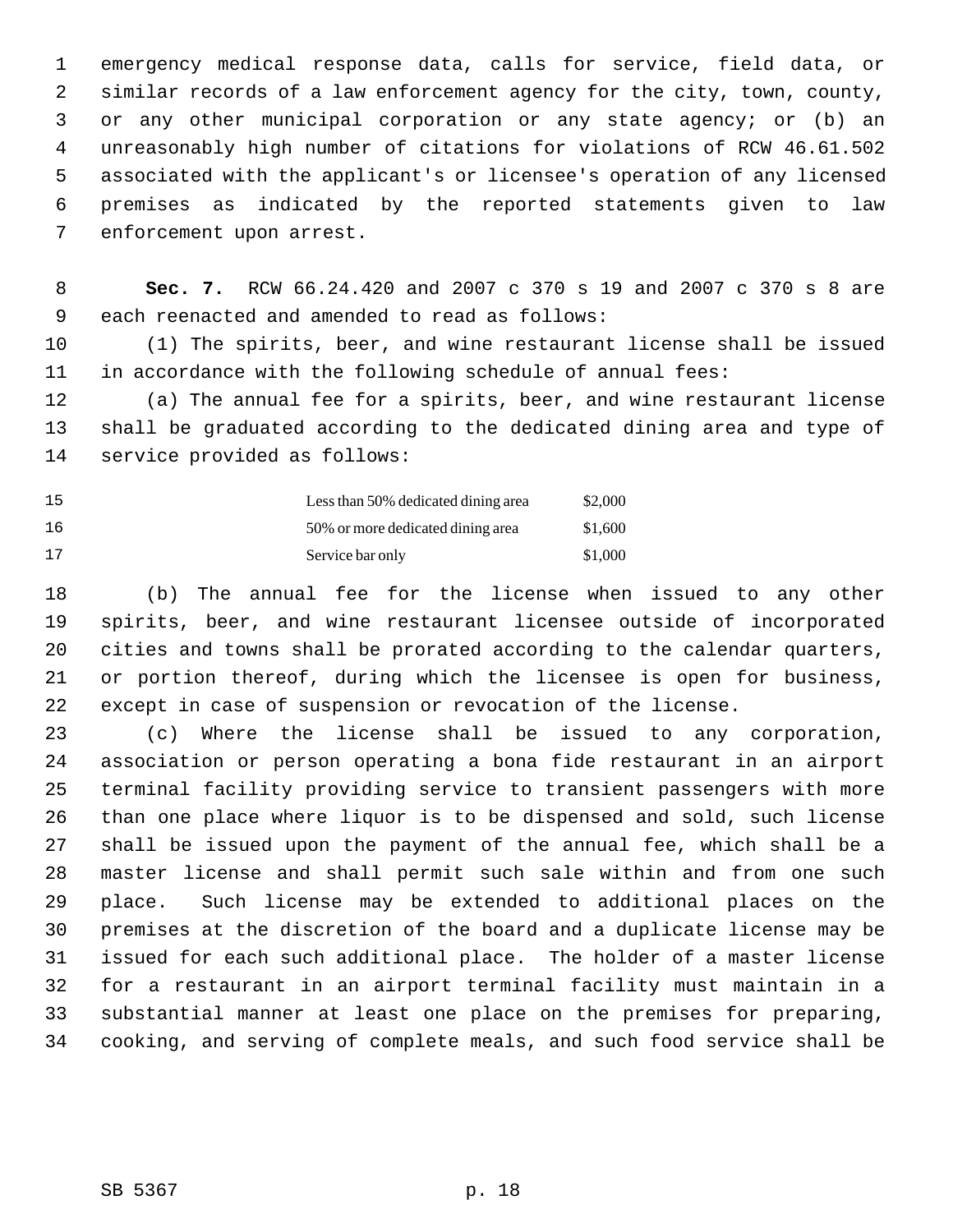1 available on request in other licensed places on the premises. An 2 additional license fee of twenty-five percent of the annual master 3 license fee shall be required for such duplicate licenses.

 4 (d) Where the license shall be issued to any corporation, 5 association, or person operating dining places at a publicly or 6 privately owned civic or convention center with facilities for sports, 7 entertainment, or conventions, or a combination thereof, with more than 8 one place where liquor is to be dispensed and sold, such license shall 9 be issued upon the payment of the annual fee, which shall be a master 10 license and shall permit such sale within and from one such place. 11 Such license may be extended to additional places on the premises at 12 the discretion of the board and a duplicate license may be issued for 13 each such additional place. The holder of a master license for a 14 dining place at such a publicly or privately owned civic or convention 15 center must maintain in a substantial manner at least one place on the 16 premises for preparing, cooking, and serving of complete meals, and 17 food service shall be available on request in other licensed places on 18 the premises. An additional license fee of ten dollars shall be 19 required for such duplicate licenses.

20 (2) The board, so far as in its judgment is reasonably possible, 21 shall confine spirits, beer, and wine restaurant licenses to the 22 business districts of cities and towns and other communities, and not 23 grant such licenses in residential districts, nor within the immediate 24 vicinity of schools, without being limited in the administration of 25 this subsection to any specific distance requirements.

26 (3) The board shall have discretion to issue spirits, beer, and 27 wine restaurant licenses outside of cities and towns in the state of 28 Washington. The purpose of this subsection is to enable the board, in 29 its discretion, to license in areas outside of cities and towns and 30 other communities, establishments which are operated and maintained 31 primarily for the benefit of tourists, vacationers and travelers, and 32 also golf and country clubs, and common carriers operating dining, club 33 and buffet cars, or boats.

34 (4) ((The total number of spirits, beer, and wine restaurant 35 licenses issued in the state of Washington by the board, not including 36 spirits, beer, and wine private club licenses, shall not in the 37 aggregate at any time exceed one license for each one thousand three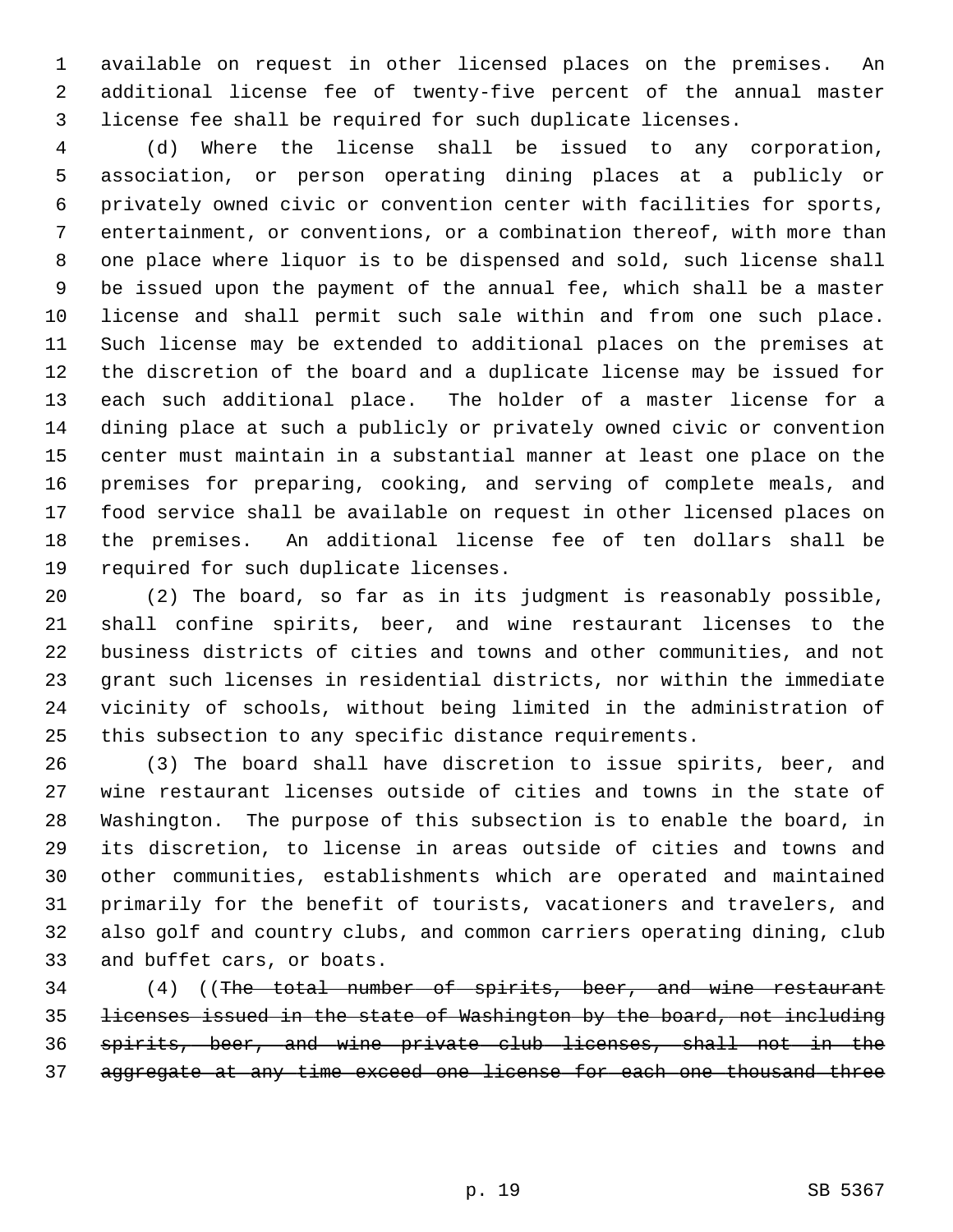1 hundred of population in the state, determined according to the yearly

 2 population determination developed by the office of financial 3 management pursuant to RCW 43.62.030.

 4 (5) Notwithstanding the provisions of subsection (4) of this 5 section,  $\binom{n}{k}$  The board shall refuse a spirits, beer, and wine restaurant 6 license to any applicant if in the opinion of the board the spirits, 7 beer, and wine restaurant licenses already granted for the particular 8 locality are adequate for the reasonable needs of the community.

9  $((+6))$  (5)(a) The board may issue a caterer's endorsement to this 10 license to allow the licensee to remove the liquor stocks at the 11 licensed premises, for use as liquor for sale and service at event 12 locations at a specified date and, except as provided in subsection 13  $((+7))$  (6) of this section, place not currently licensed by the board. 14 If the event is open to the public, it must be sponsored by a society 15 or organization as defined by RCW 66.24.375. If attendance at the 16 event is limited to members or invited guests of the sponsoring 17 individual, society, or organization, the requirement that the sponsor 18 must be a society or organization as defined by RCW 66.24.375 is 19 waived. Cost of the endorsement is three hundred fifty dollars.

20 (b) The holder of this license with a catering endorsement shall, 21 if requested by the board, notify the board or its designee of the 22 date, time, place, and location of any catered event. Upon request, 23 the licensee shall provide to the board all necessary or requested 24 information concerning the society or organization that will be holding 25 the function at which the endorsed license will be utilized.

26 (c) The holder of this license with a caterer's endorsement may, 27 under conditions established by the board, store liquor on the premises 28 of another not licensed by the board so long as there is a written 29 agreement between the licensee and the other party to provide for 30 ongoing catering services, the agreement contains no exclusivity 31 clauses regarding the alcoholic beverages to be served, and the 32 agreement is filed with the board.

33 (d) The holder of this license with a caterer's endorsement may, 34 under conditions established by the board, store liquor on other 35 premises operated by the licensee so long as the other premises are 36 owned or controlled by a leasehold interest by that licensee. A 37 duplicate license may be issued for each additional premises. A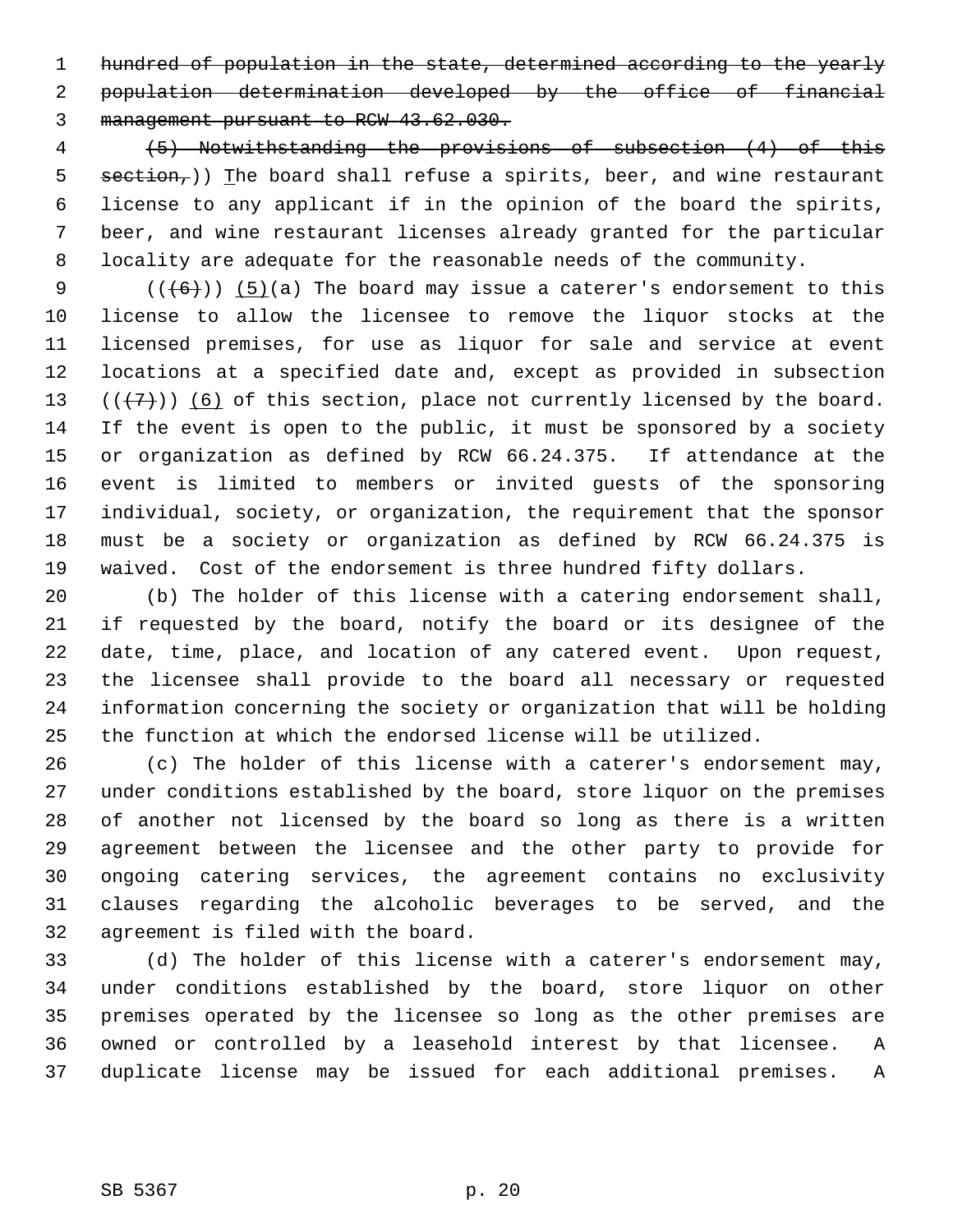1 license fee of twenty dollars shall be required for such duplicate 2 licenses.

 $3$  ( $(\overline{+7})$ ) (6) Licensees under this section that hold a caterer's 4 endorsement are allowed to use this endorsement on a domestic winery 5 premises or on the premises of a passenger vessel and may store liquor 6 at such premises under conditions established by the board under the 7 following conditions:

 8 (a) Agreements between the domestic winery or passenger vessel, as 9 the case may be, and the retail licensee shall be in writing, contain 10 no exclusivity clauses regarding the alcoholic beverages to be served, 11 and be filed with the board; and

12 (b) The domestic winery or passenger vessel, as the case may be, 13 and the retail licensee shall be separately contracted and compensated 14 by the persons sponsoring the event for their respective services.

15 **Sec. 8.** RCW 66.24.440 and 2007 c 370 s 20 are each amended to read 16 as follows:

17 Each spirits, beer, and wine restaurant, spirits, beer, and wine 18 private club, hotel, spirits, beer, and wine nightclub, and sports 19 entertainment facility licensee shall be entitled to purchase any 20 spirituous liquor items salable under such license from the board at a 21 discount of not less than fifteen percent from the retail price fixed 22 by the board, together with all taxes.

23 **Sec. 9.** RCW 66.40.030 and 1999 c 281 s 8 are each amended to read 24 as follows:

25 Within any unit referred to in RCW 66.40.010, there may be held a 26 separate election upon the question of whether the sale of liquor under 27 spirits, beer, and wine restaurant; spirits, beer, and wine private 28 club; spirits, beer, and wine nightclub; and sports entertainment 29 facility licenses, shall be permitted within such unit. The conditions 30 and procedure for holding such election shall be those prescribed by 31 RCW 66.40.020, 66.40.040, 66.40.100, 66.40.110 and 66.40.120. Whenever 32 a majority of qualified voters voting upon said question in any such 33 unit shall have voted "against the sale of liquor under spirits, beer, 34 and wine restaurant; spirits, beer, and wine private club; spirits, 35 beer, and wine nightclub; and sports entertainment facility licenses", 36 the county auditor shall file with the liquor control board a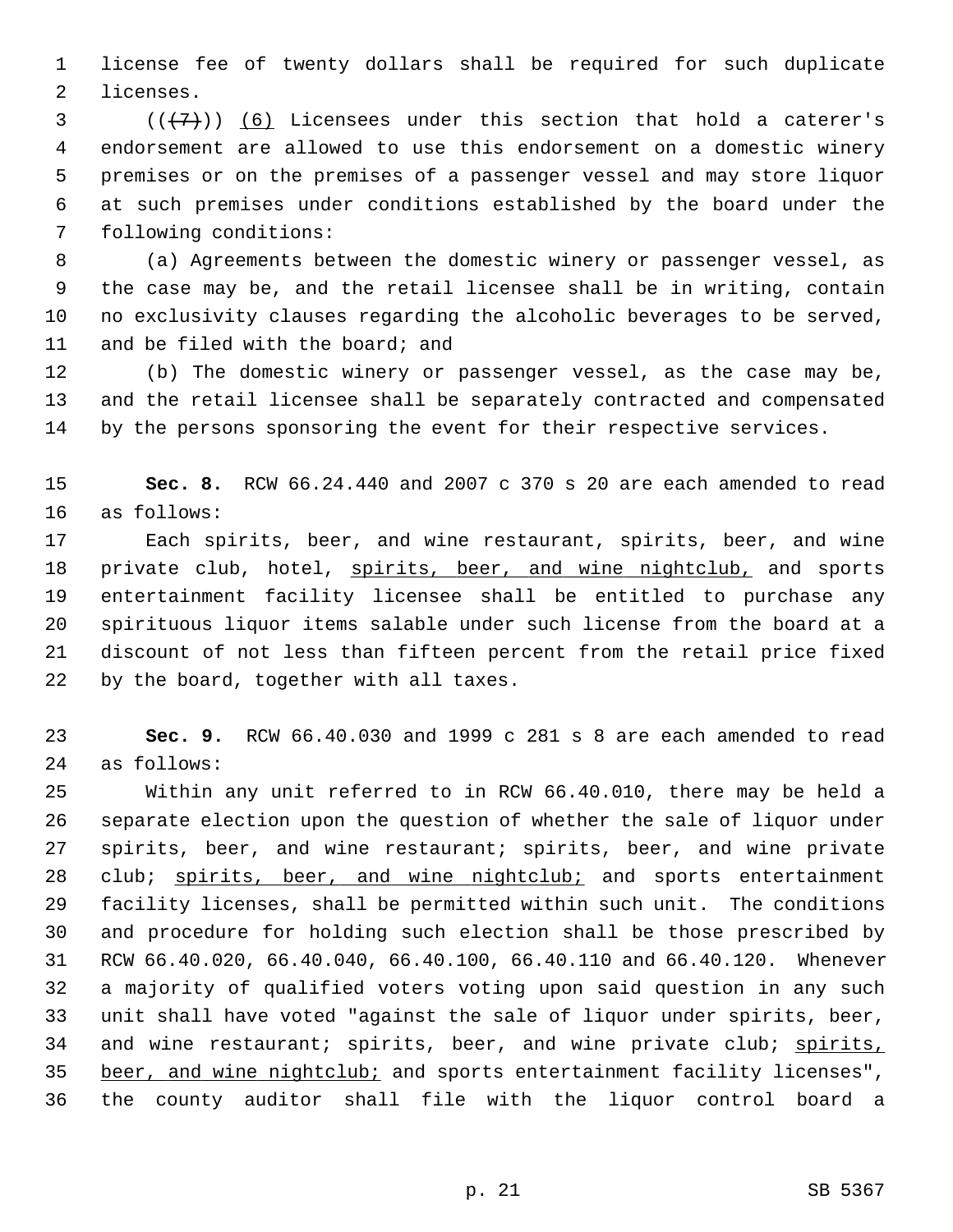1 certificate showing the result of the canvass at such election; and 2 after ninety days from and after the date of the canvass, it shall not 3 be lawful for licensees to maintain and operate premises within the 4 election unit licensed under spirits, beer, and wine restaurant; 5 spirits, beer, and wine private club; spirits, beer, and wine 6 nightclub; and sports entertainment facility licenses. The addition 7 after an election under this section of new territory to a city, town, 8 or county, by annexation, disincorporation, or otherwise, shall not 9 extend the prohibition against the sale of liquor under spirits, beer, 10 and wine restaurant; spirits, beer, and wine private club; spirits, 11 beer, and wine nightclub; and sports entertainment facility licenses to 12 the new territory. Elections held under RCW 66.40.010, 66.40.020, 13 66.40.040, 66.40.100, 66.40.110, 66.40.120 and 66.40.140, shall be 14 limited to the question of whether the sale of liquor by means other 15 than under spirits, beer, and wine restaurant; spirits, beer, and wine 16 private club; spirits, beer, and wine nightclub; and sports 17 entertainment facility licenses shall be permitted within such election 18 unit.

19 **Sec. 10.** RCW 66.40.130 and 1999 c 281 s 9 are each amended to read 20 as follows:

21 Ninety days after December 2, 1948, spirits, beer, and wine 22 restaurant; spirits, beer, and wine private club; spirits, beer, and 23 wine nightclub; and sports entertainment facility licenses may be 24 issued in any election unit in which the sale of liquor is then lawful. 25 No spirits, beer, and wine restaurant; spirits, beer, and wine private 26 club; spirits, beer, and wine nightclub; and sports entertainment 27 facility license shall be issued in any election unit in which the sale 28 of liquor is forbidden as the result of an election held under RCW 29 66.40.010, 66.40.020, 66.40.040, 66.40.100, 66.40.110, 66.40.120 and 30 66.40.140, unless a majority of the qualified electors in such election 31 unit voting upon this initiative at the general election in November, 32 1948, vote in favor of this initiative, or unless at a subsequent 33 general election in which the question of whether the sale of liquor 34 under spirits, beer, and wine restaurant; spirits, beer, and wine 35 private club; spirits, beer, and wine nightclub; and sports 36 entertainment facility licenses shall be permitted within such unit is 37 submitted to the electorate, as provided in RCW 66.40.030, a majority